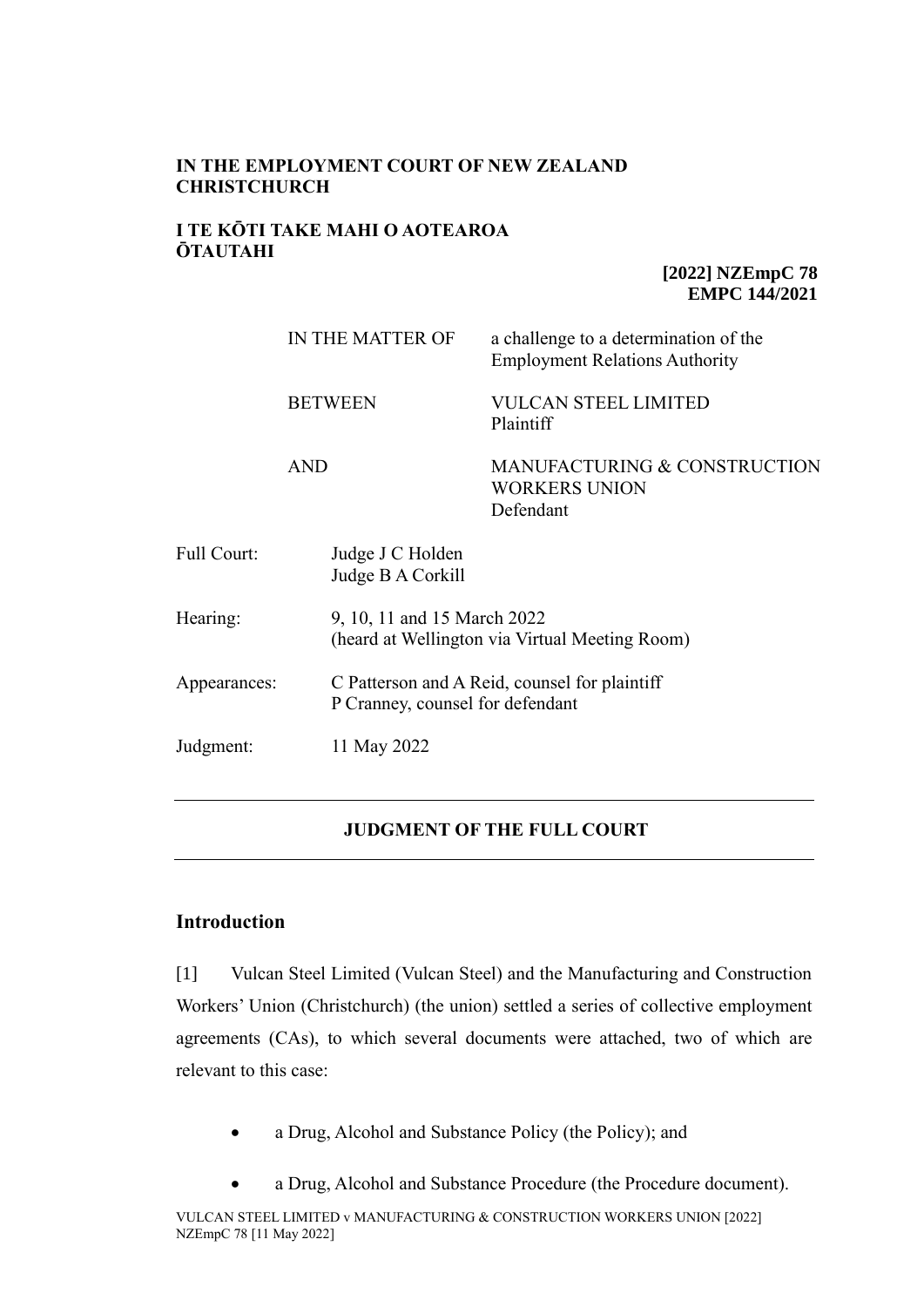[2] Vulcan Steel is a steel manufacturing distribution, plate processing, coil processing, and producer of long products in both Australia and New Zealand, with approximately 400 staff in each country. The company operates in many safetysensitive areas where health and safety are important. In that context, the abuse of drugs and alcohol is understandably considered by both parties to be an important issue.

[3] The Policy and Procedure documents provide that alcohol and/or drug testing could be undertaken pre-employment, for reasonable cause when an employee is attending work, post-incident at work, and for random or saturation testing.

[4] This case focuses on drug tests. The Procedure document describes the drug testing process as follows:

- an initial drug test through the collection and analysis of urine, hair, or oral fluid; and
- upon a non-negative test result being obtained on site, by a confirmatory test in an accredited laboratory.

[5] The parties are at odds, however, as to who determines the method of drug testing after a test in any of the described categories has been required of an employee.

[6] For the purposes of a dispute which was raised in the Employment Relations Authority, Vulcan Steel asserted it was entitled to choose the method, whereas the union stated that the worker was entitled to choose the method.<sup>1</sup> Vulcan Steel prefers the use of urine sample testing, while the union and its members prefer oral fluid testing.

[7] In the Authority, Vulcan Steel sought declarations in support of its position, and if need be, submitted that a term should be implied into the Policy and Procedure documents confirming it had the right to choose the appropriate method.<sup>2</sup>

<sup>1</sup> *Vulcan Steel Ltd v Manufacturing & Construction Workers Union* [2021] NZERA 2 at [4] (Member Cheyne).

<sup>&</sup>lt;sup>2</sup> At [56].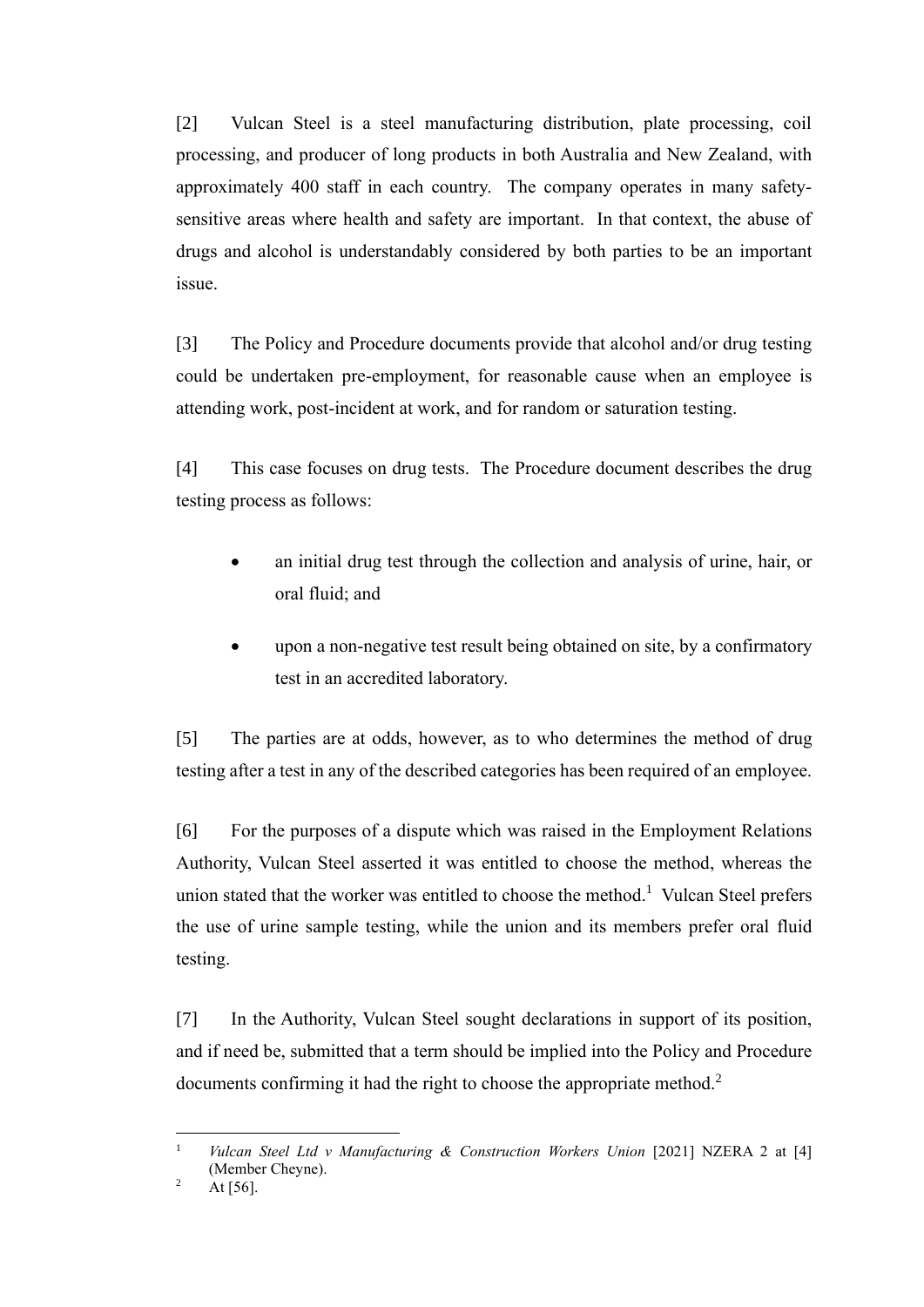[8] However, the Authority concluded that the provisions of the applicable collective agreement entitled an employee who is required to undergo a drug test to choose whether to be tested by either urine sample testing or oral fluid testing. The possibility of providing a hair sample was not considered relevant.

[9] Vulcan Steel then brought a de novo challenge. It pleads that the Authority erred, that there is a gap in the documents as to who should choose the method of drug testing, and that a term should be implied stipulating that Vulcan Steel should do so.

[10] The union resists the challenge asserting either that the Procedure document provides for the employee to nominate the choice of drug testing; or alternatively, if there is a gap, the threshold for implying a term is not met, and any problem should be resolved in bargaining between the parties.

[11] The Supreme Court in *Bathurst Resources Ltd v L & M Coal Holdings Ltd,* recently said that in an implication case, the Court must:<sup>3</sup>

- (a) first, interpret the words used by the parties in their agreement; and
- (b) if that exercise results in a gap, consider whether the implication of a term is justified.

[12] These, then, are the two issues we must resolve.

[13] A preliminary point is that the documents before the Court are contractual in nature. That is why there must be a focus on what the parties are to be taken as having agreed.

[14] This case therefore differs significantly from earlier decisions dealing with workplace drug and alcohol policies which were assessed by the Court to determine whether they met the tests of lawfulness and reasonableness.<sup>4</sup>

<sup>3</sup> *Bathurst Resources Ltd v L & M Coal Holdings Ltd* [2021] NZSC 85, [2021] NZCCLR 17 at [116].

<sup>4</sup> *NZ Amalgamated Engineering Printing and Manufacturing Union Inc v Air New Zealand Ltd* [2004] 1 ERNZ 614 (EmpC); *Maritime Union of New Zealand Inc v TLNZ Ltd* (2007) 5 NZELR 87 (EmpC).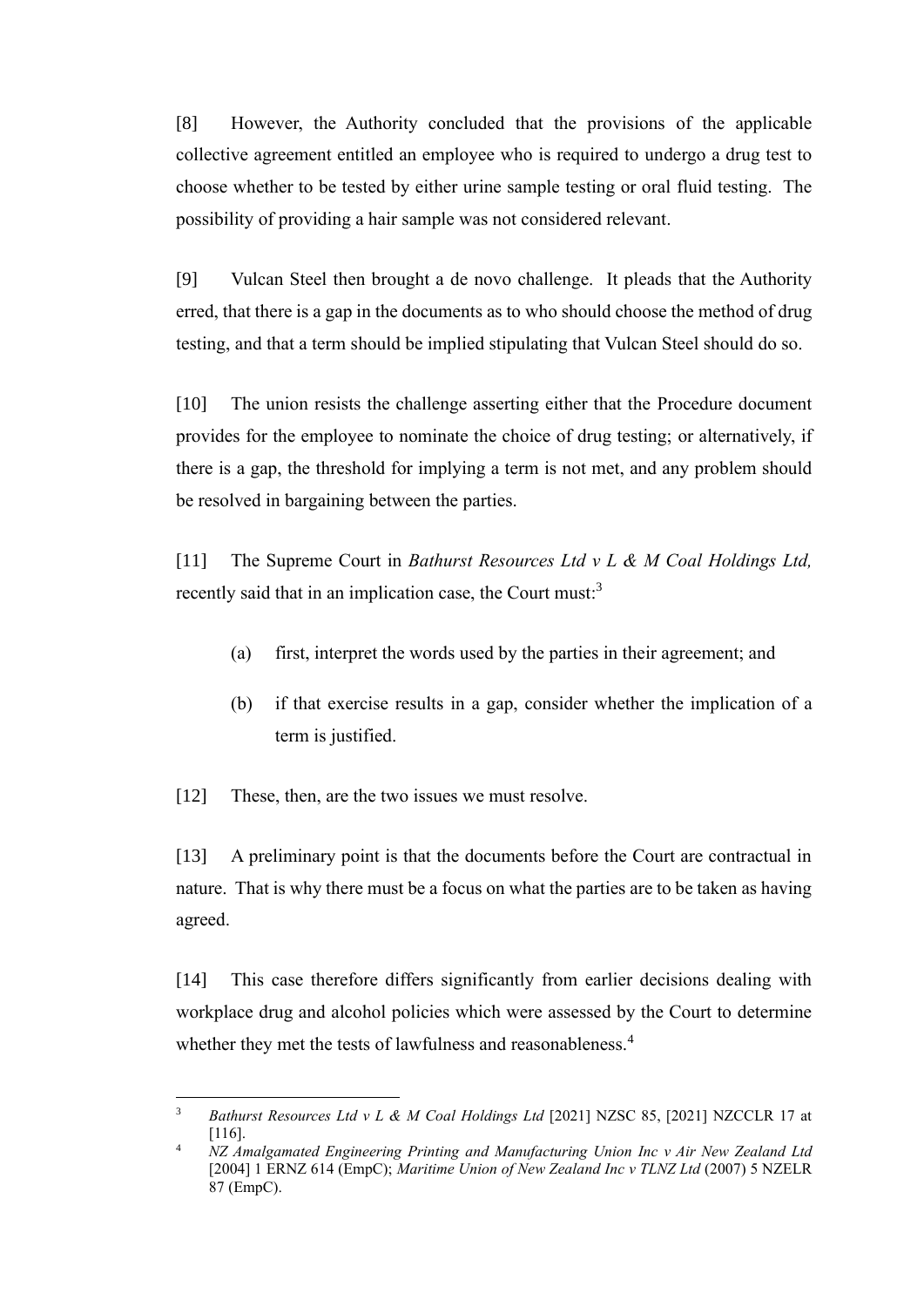[15] The documents which are currently in force were attached to a CA entered into between the parties in September 2021, the term of which runs until 2023. They were in the same form as had been attached to three previous CAs. They differed from the original version of Vulcan Steel's drug and alcohol policy, which had been attached to a 2015/2016 CA.

[16] Detailed evidence was called by both parties as to the development of these documents. They also called expert evidence as to the pros and cons of urine and oral testing. Detailed submissions were helpfully provided by counsel. We will refer to this material where relevant.

[17] Finally, since counsel submitted that there were potentially important drug testing issues, Chief Judge Inglis appointed a full Court to determine the challenge. Under applicable public health restrictions at the time of the hearing, it was necessary for a Bench of two to resolve the challenge.

# **The documents**

#### *The collective agreement*

[18] The current CA refers to "the drug and alcohol policy" which in fact is the Policy and the allied Procedure document. The text in the CA refers to the attachment as being at Appendix 1. There is no other provision in the CA which refers expressly to the annexed documents.

[19] In cl 3 of the CA, the parties agreed that it was to be administered in accordance "with the true intent of its terms and provisions" and they would cooperate fully to that end, so that "harmonious industrial relations may be maintained". In cl 4, the parties agreed that the CA superseded all other agreements, employment contracts, or agreements that had applied to the parties. They also agreed to work together to rectify the effects of any errors or omissions which were overlooked during their negotiations.

### *Drug Alcohol and Substance Policy*

[20] The Policy contains high level descriptions of Vulcan Steel's approach to the abuse of alcohol and drugs, stating in summary that the possession or use of these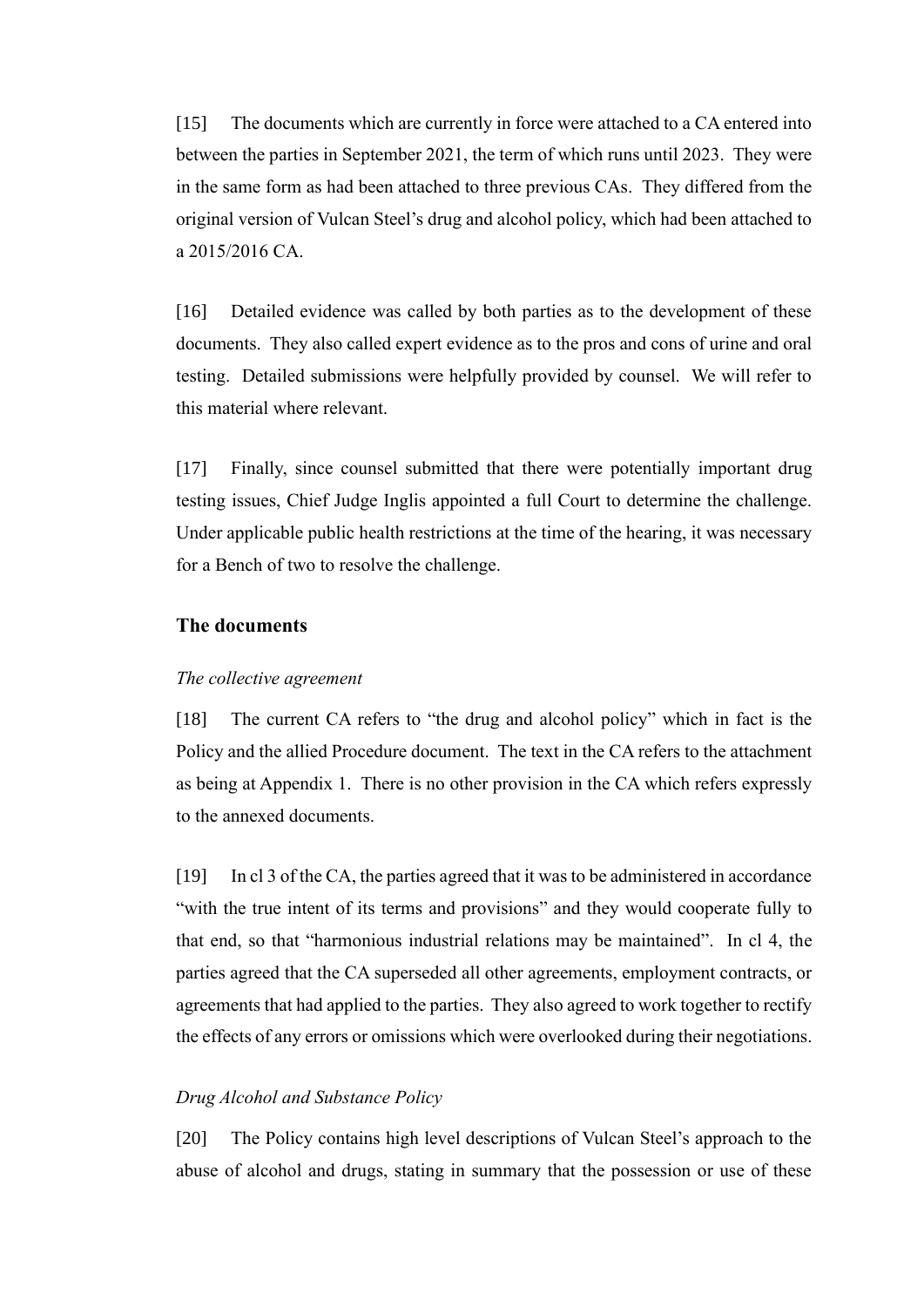creates unacceptable risks, so that it has a policy of zero tolerance to illegal drugs and alcohol in its workplaces.

[21] The circumstances in which drug and alcohol testing may be undertaken are touched on: drug testing is to utilise hair and/or urine and/or saliva test techniques, as outlined in the Procedure document. No reference is made to a procedure for determining the method of drug testing once the process is initiated.

# *Drug Alcohol and Substance Procedure*

[22] The Procedure document elaborates on the core principles of the Policy in some detail.

[23] The clauses which deal with drug testing standards and procedure relevantly state:

# **7. Alcohol Testing Standards & Procedure**

# 7.1. **Standards**

- 7.1.1. All aspects of testing will be carried out in a confidential and private manner by people trained and assessed as competent to complete the task. Testing will be performed at Vulcan Steel's expense by an authorised and accredited provider selected by Vulcan Steel.
- 7.1.2. Any test for alcohol will be carried out by using a breath alcohol-testing device that complies with the AS 3547- 1997 for the measurement of alcohol (or successor Standards). Such device will display results as either:
	- 7.1.2.1. Breath alcohol concentration (micrograms/1 litre of breath); or
	- 7.1.2.2. Blood alcohol concentration (milligrams/100ml of blood).

# 7.2. **Procedure**

- 7.2.1. The test result will be considered non-negative if there is any level of alcohol in the employee's system above the Specified Limit.
- 7.2.2. The first test will require the employee to blow into the calibrated device with a disposable mouthpiece. If the result is negative then no further test will follow.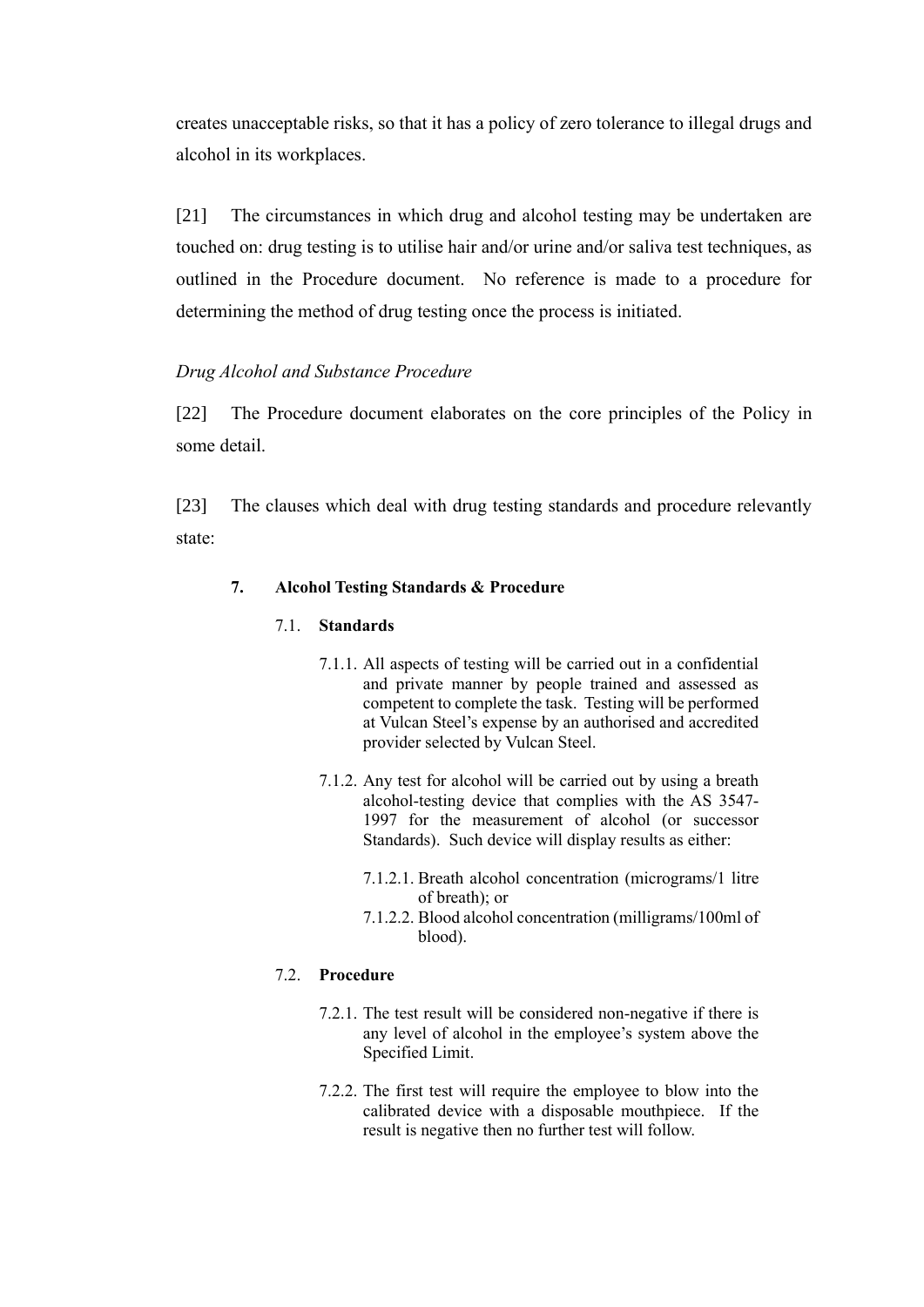- 7.2.3. If the result of the first test is non-negative, a confirmation test on the same device will be conducted after a 20-minute period.
- 7.2.4. The times and results of any tests will be recorded.
- 7.2.5. The employee and the person performing the test(s) will both sign an acknowledgment confirming the time and results of any tests.

### **8. Drug Testing Standards & Procedure**

On-site initial drug testing will be conducted through the collection and analysis of a urine or hair or saliva specimen using a urine/hair/saliva testing device that meets the current Australian standards.

A non-negative test result will require a confirmatory test, which involves confirmation by a NATA accredited testing laboratory. Confirmation of an initial non-negative test is a positive test result.

- 8.1. Testing may include but is not limited to:
	- 8.1.1. Amphetamines;
	- 8.1.2. Methamphetamines;
	- 8.1.3. TCH (Cannabis);
	- 8.1.4. Opiates;
	- 8.1.5. Cocaine;
	- 8.1.6. Benzodiazepines;
	- 8.1.7. Synthetic cannabinoids;
	- 8.1.8. Synthetic drugs.

### 8.2. **Standards**

- 8.2.1. All aspects of testing will be carried out in a confidential and private manner by people trained and assessed as competent to complete the task. Generally, testing will be performed at Vulcan Steel's expense.
- 8.2.2. Testing for drugs will be carried out in accordance with the strict criteria of either:
	- 8.2.2.1. AS/NZS 4308:2008, "Procedures for specimen collection and quantitation of drugs of abuse in urine" (or successor Standards); or
	- 8.2.2.2. AS 4760:2006: "Procedures for specimen collection and quantitation of drugs in oral fluid (or successor Standards).

### 8.3. **Procedure**

8.3.1. Prior to undergoing a test, a test consent form will be signed by the employee consenting to the relevant method(s) of testing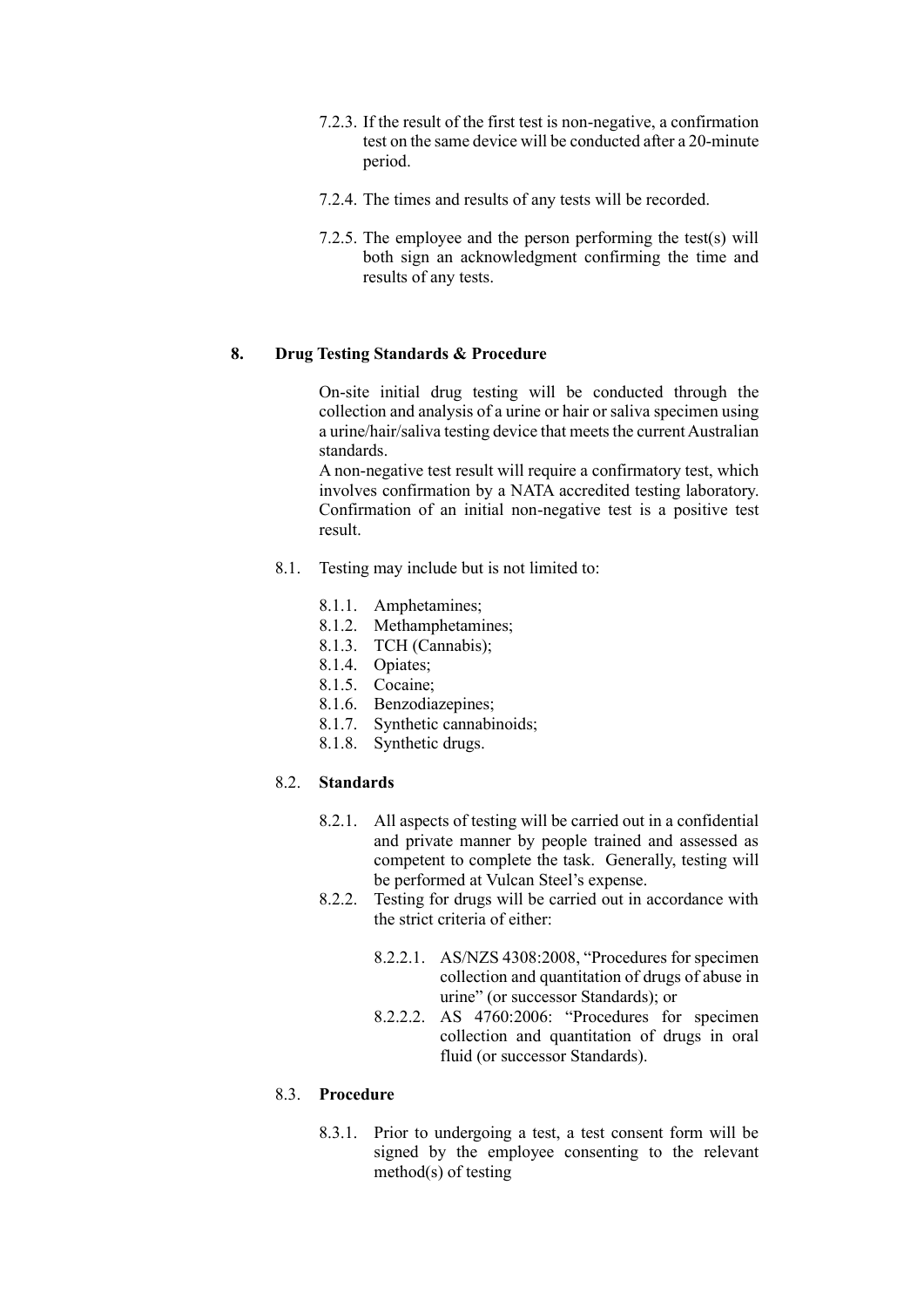- 8.3.2. A drugs testing custody and control form will be completed.
- 8.3.3. The employee will provide a hair or oral fluid sample for testing or, in private, a urine specimen.
- 8.3.4. The specimen will be tested (the "**screening test**"). The employee will be able to observe the complete collection process. The test will be considered non-negative if there is any level of drugs present in the employee's system.
- 8.3.5. The screening test:
	- 8.3.5.1. if a non-negative test results, following random, saturation, reasonable cause, or post-incident testing, Vulcan Steel will follow the steps set out below; but
	- 8.3.5.2. if negative, no further action will be taken, and the employee should continue to work.
- 8.3.6. For all non-negative test results, the testing agent will send the specimen sample(s) concerned to a NATA accredited laboratory to perform a second split sample test (the "**confirmation test**").
- 8.3.7. The employee may note the processing and chain-ofcustody procedure of the specimen.
- 8.3.8. The employee will be asked to read, sign and date the chain-of-custody statement certifying the specimen is theirs and has not been changed or altered at the time of the collection.

[24] Then the Procedure document describes each of the circumstances in which Vulcan Steel may require testing to be undertaken, either pre-employment or after employment has started. For each of reasonable cause testing, post-incident testing and random testing/saturation testing, there is an express reference to the procedure to be followed for alcohol and drug testing under cls 7 and 8. In each instance, reference is also made to appendices attached to the Procedure document, which depict the processes that are to be undertaken in diagrammatic form.

[25] Also included is a provision relating to a refusal to take a drug and/or alcohol test as follows:

#### **14. Refusal to take a drug and/or alcohol test**

14.1. If an employee is required to take a drug and/or alcohol test, and refuses to do so, or attempts to leave the site at time of testing, they should first explain the reason for their refusal. Vulcan Steel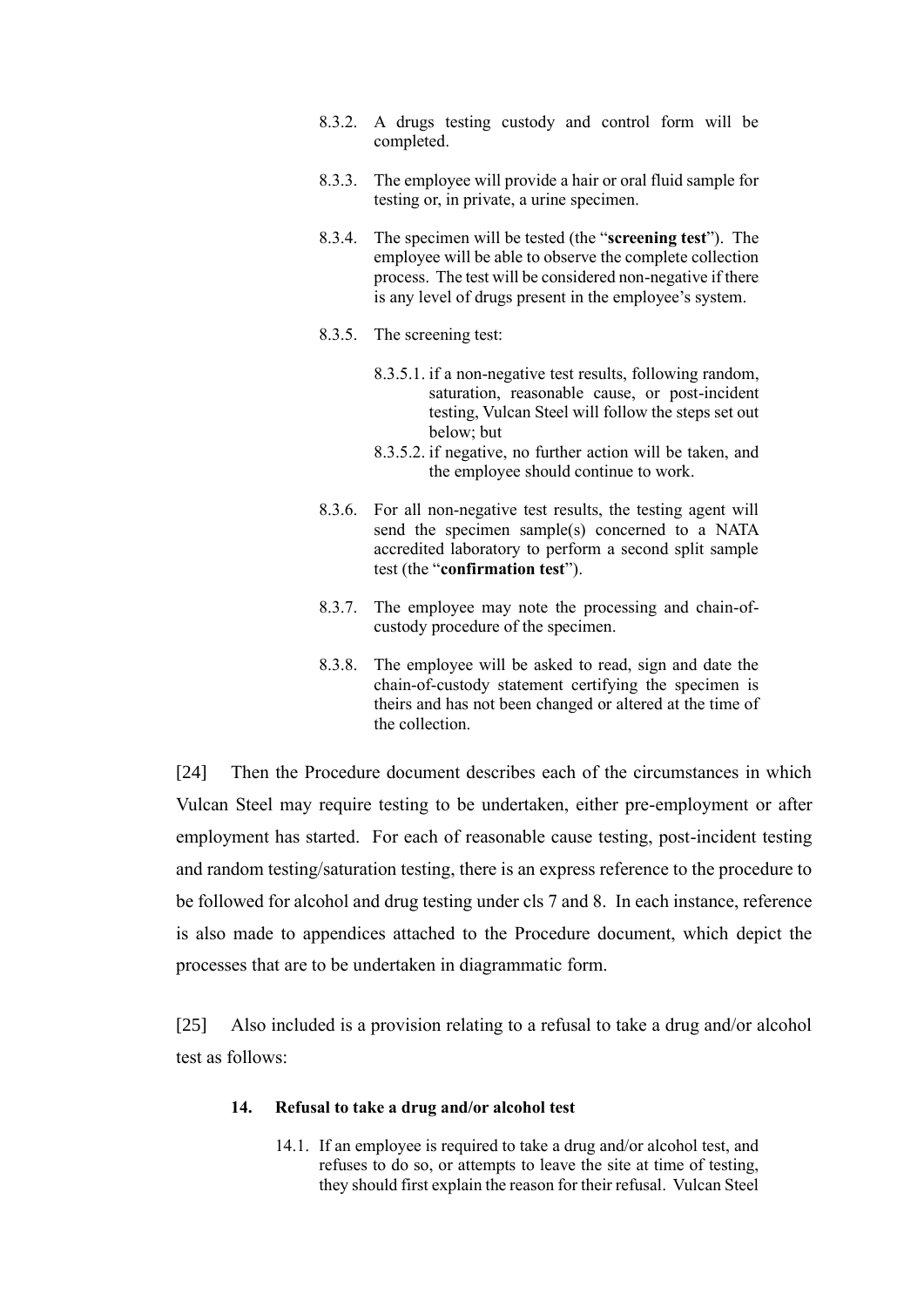will consider any explanation given. In its sole discretion, if Vulcan Steel considers the explanation is unreasonable in the circumstances, then Vulcan Steel may take disciplinary action up to and including dismissal (with or without notice).

[26] The balance of the document contains provisions which are not directly relevant to the dispute, including cheating or tampering with an alcohol or drug test,<sup>5</sup> the time for providing a specimen,<sup>6</sup> management of employees who provide a nonnegative initial test, and/or a confirmed positive result,<sup>7</sup> a serious misconduct provision relating to the possession or use of alcohol or drugs at work,<sup>8</sup> and a provision as to confidentiality and privacy issues.<sup>9</sup>

# **Issue one: interpretation of the Policy and Procedure documents**

### *Principles relevant to interpretation*

[27] In *New Zealand Airline Pilots Association Inc v Air New Zealand Ltd*, the Supreme Court confirmed that contract principles relating to contracts should apply to employment agreements. 10 The key principles were articulated by that court in *Firm PI 1 Ltd v Zurich Australian Insurance Ltd,* as follows: 11

... The proper approach is an objective one, the aim being to ascertain "the meaning which the document would convey to a reasonable person having all the background knowledge which would reasonably have been available to the parties in the situation in which they were at the time of the contract. This objective meaning is taken to be that which the parties intended. While there is no conceptual limit on what can be regarded as "background", it has to be background that a reasonable person would regard as relevant. Accordingly, the context provides by the contract as a whole and any relevant background informs meaning.

[28] In *Bathurst*, the Supreme Court addressed the question of admissibility of evidence of prior negotiations and subsequent conduct concerning a contract. It concluded that ss 7 and 8 of the Evidence Act 2006 (the EA) would resolve any such

 $5$  Drug, Alcohol and Substance Procedure, cl 13.

 $\frac{6}{7}$  Clause 15.

 $\frac{7}{8}$  Clause 18.

 $\frac{8}{9}$  Clause 19.

 $\frac{9}{10}$  Clause 20.

<sup>10</sup> *New Zealand Air Line Pilots Association Inc v Air New Zealand Ltd* [2017] NZSC 111, [2017] 1 NZLR 948, [2017] ERNZ 428 at [74]–[78].

<sup>11</sup> *Firm PI 1 Ltd v Zurich Australian Insurance Ltd* [2014] NZSC 147, [2015] 1 NZLR 432 at [60] (footnotes omitted).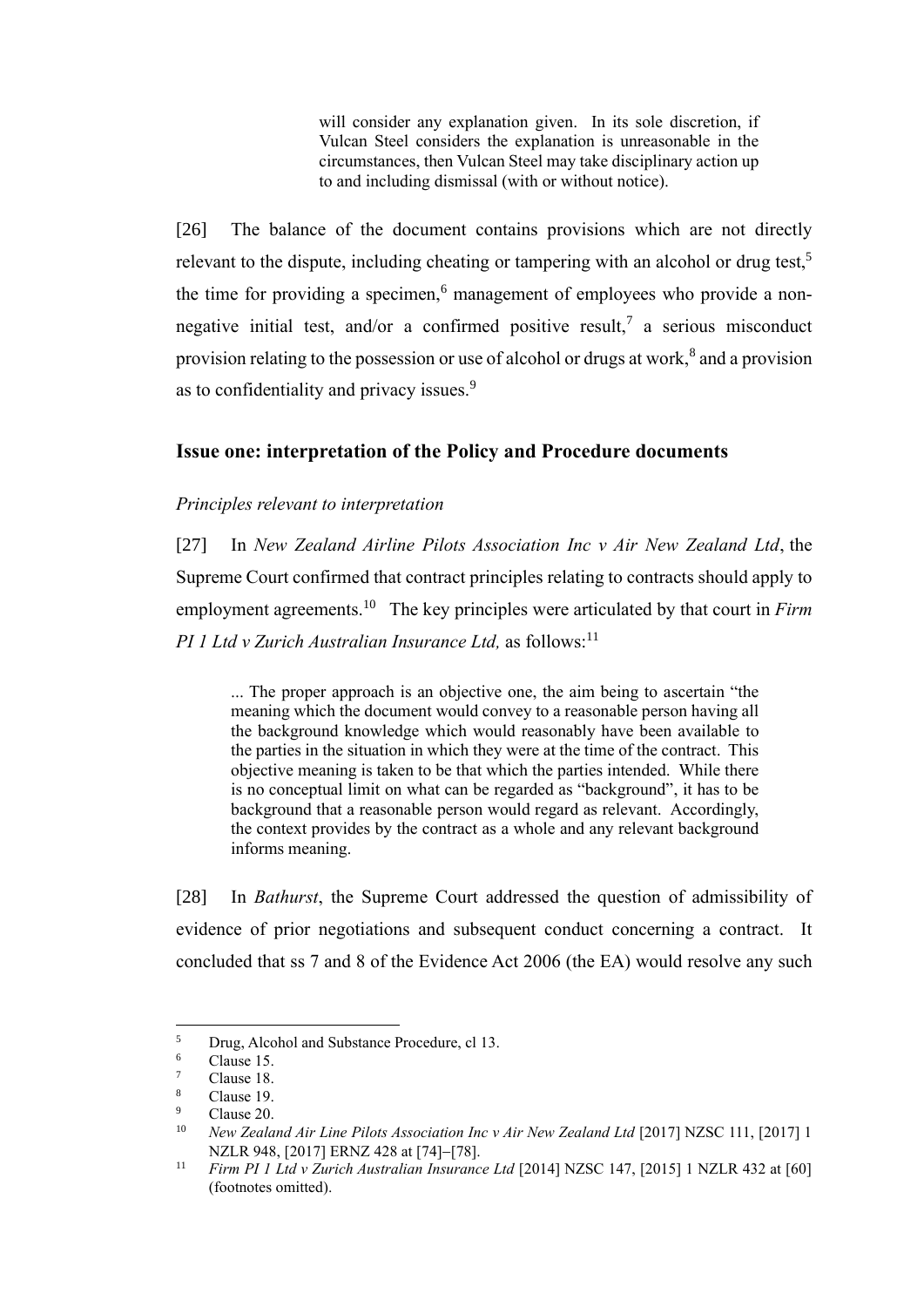issues. These important provisions of the EA would assist in the task of proving anything relevant to the notional reasonable person.<sup>12</sup> Evidence which shows only a party's subjective intentional belief as to the meaning of words, or as to an undeclared negotiating stance or position should, under that Act, be inadmissible.

[29] In *Maritime Union of New Zealand v TLNZ Ltd*, this Court discussed the application of EA principles in this way:<sup>13</sup>

... Although the Employment Court is noticeable by its absence from the schedule of courts to which the Evidence Act applies expressly, the Evidence Act's principles and contents are nevertheless an important source of reference whenever the admissibility of evidence is challenged or otherwise in question.

[30] More recent cases have emphasised that the equity and good conscience test under s 189(2) of the Act is the focus of the enquiry.<sup>14</sup> Nevertheless, it is clear that, in the interests of justice, hearings should not be bogged down with evidence which is irrelevant.<sup>15</sup> As this is also the purpose of ss  $7$  and  $8$  of the EA, we consider it appropriate in this case to rely on the statements of the Supreme Court as to admissibility.

[31] Finally, it is not unusual when considering the background circumstances of a CA to have regard to the fact that a given provision has a long history, adopted in successive collective agreements.<sup>16</sup> Those agreements and surrounding documents are extrinsic evidence which is potentially part of the background and thus subject to ss 7 and 8 of the EA, if its principles are followed, like any other contextual evidence.

# *Meaning of the words used in the Procedure document*

[32] The interpretation issue as to the choice of drug method must focus on the language used in the Procedure document, since the Policy does not refer to this topic.

<sup>&</sup>lt;sup>12</sup> *Bathurst, above n 3, at [75]*.

<sup>13</sup> *Maritime Union of New Zealand v TLNZ Ltd* [2007] ERNZ 593 (EmpC) at [14].

<sup>14</sup> *Lyttelton Port Company Ltd v Pender* [2019] NZEmpC 86, [2019] ERNZ 224 at [53].

<sup>15</sup> *Courage v Attorney-General* [2022] NZEmpC 23 at [7].

<sup>16</sup> *Aviation and Marine Engineers Association Inc v Air New Zealand Ltd* [2013] NZEmpC 172 at [71]−[72]; *New Zealand Airline Pilots'Association Inc v Air New Zealand Ltd* [2014] NZEmpC 168, [2014] ERNZ 709 at [14] and [17]; not doubted on appeal – *Air New Zealand Ltd v New Zealand Air Line Pilots' Association Inc* [2016] NZCA 131, [2016] 2 NZLR at [76], and *New Zealand Air Line Pilots'Association v Air New Zealand Ltd,* above n 10, at [74] and [77].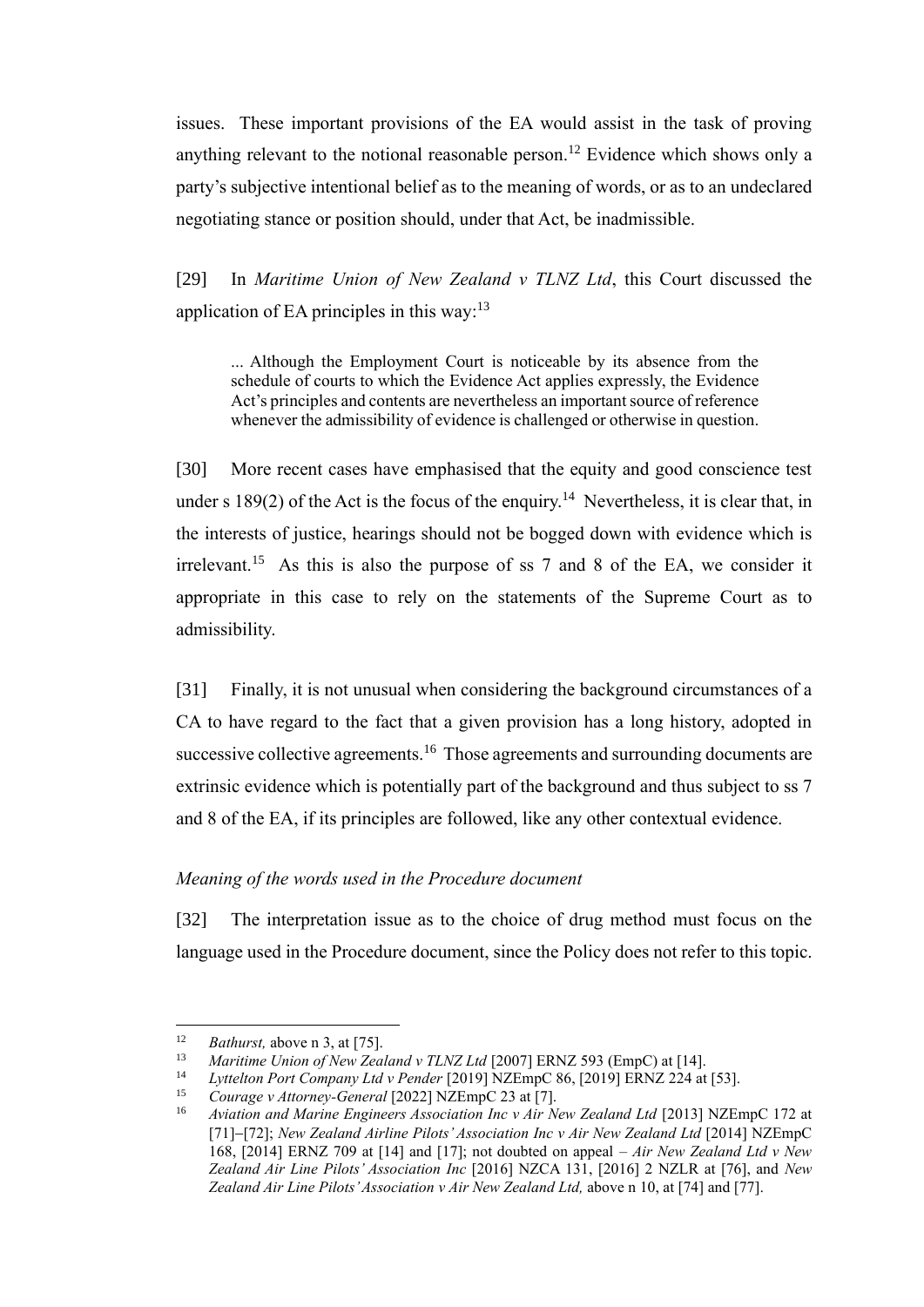[33] The submissions of counsel focused on the language of cl 8.3.1 of the Procedure document.

[34] Mr Patterson, counsel for Vulcan Steel, submitted that the clause relates to the provision of a consent to be tested, because an employee who is asked by Vulcan Steel to provide a sample is entitled to choose whether to consent or not.

[35] He said that the Procedure document involves several steps, being:

- Step One: A decision to test.
- Step Two: A decision as to which method of testing is to be offered.
- Step Three: Notification of a testing decision.
- Step Four: Obtaining a consent to testing.
- Step Five: The test sample/specimen provided.
- Step Six: Sample/specimen tested.
- Step Seven: Test results notified.

[36] He argued that the parties had never been in dispute concerning steps one, three and four. Vulcan Steel understood and accepted it could not force any employee to consent to testing. Rather, the parties were in dispute as to step two, namely, how to determine what method of testing was to be undertaken.

[37] He submitted that the Authority's determination did not provide a resolution of the issue as to choice of method. He said the determination merely confirmed that it was for the employee to elect whether to consent to the test or not, which was a reference to step four. It had never been in dispute, nor was the Authority asked to confirm, that the employee could choose whether or not to provide a consent.

[38] Mr Cranney, counsel for the union, first argued that the Authority had reached the correct conclusion in finding that the words "consenting to the relevant method(s) of testing" in cl 8.3.1 had to be given a meaning. The only plausible construction of the clause was that the signing of the test consent form was the means by which the relevant method(s) of testing would be determined.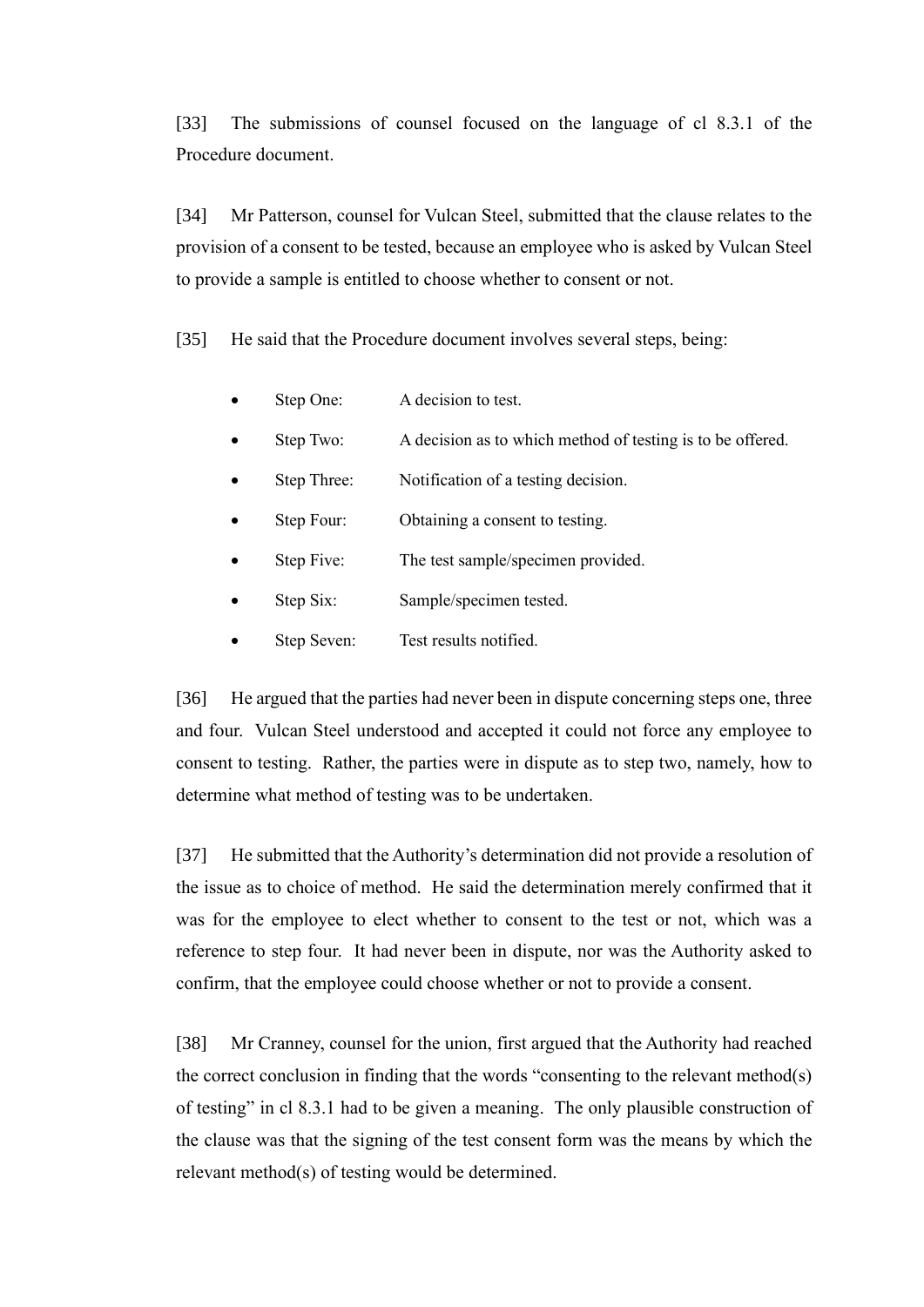[39] He analysed the remainder of the document in some detail, pointing out inconsistencies in the document to which we will come shortly. He said that with regard to the circumstances in which testing could be required by Vulcan Steel, the various threshold events had different objectives. The purpose of reasonable cause testing, and post-incident testing, was to determine whether any employee had drugs or alcohol in their system. The stated focus of random and saturation testing was intended to act as a deterrent for alcohol and drug misuse.

[40] But Mr Cranney also acknowledged that the clause was not straightforward, submitting that the parties may have left the issue as to choice of method "up in the air". In that case, the focus would turn to the pros and cons of implication, to which we will come later.

[41] We begin our analysis by considering various drafting problems in the Procedure document.

[42] Clause 8.2.2 provides that testing for drugs is to be carried out according to the strict criteria of AS/NZS 4308:2008 (the 2008 urine standard), and AS 4760:2006 (the 2006 oral fluid standard). Both such references also refer to successor standards. The standard as to oral fluid testing was updated in 2019: AS/NZS 4760:2019 (the 2019 oral fluid standard). Despite the parties being aware of this when they settled the current CA in 2021, a reference to the outdated version of the standard for oral fluid testing remained in the document. That said, the parties in fact proceeded on the basis that the 2019 oral fluid standard, and not the 2006 oral fluid standard, applies.

[43] Despite several indications that one of the methods of drug testing would involve the provision of hair follicles, for instance in the preamble to cl 8 and in cl 8.3.3, no standard describing how this would be undertaken was referenced, unlike the position for urine and oral fluid testing. This possibility appears to have been ruled out in cl 8.2.2 in any event, because the clause states that the testing of drugs could *onl*y be carried out in accordance with the two standards that are referenced, the 2008 urine standard and 2006 oral fluid standard. It is unclear why that particular option was referred to, if it was then ruled out.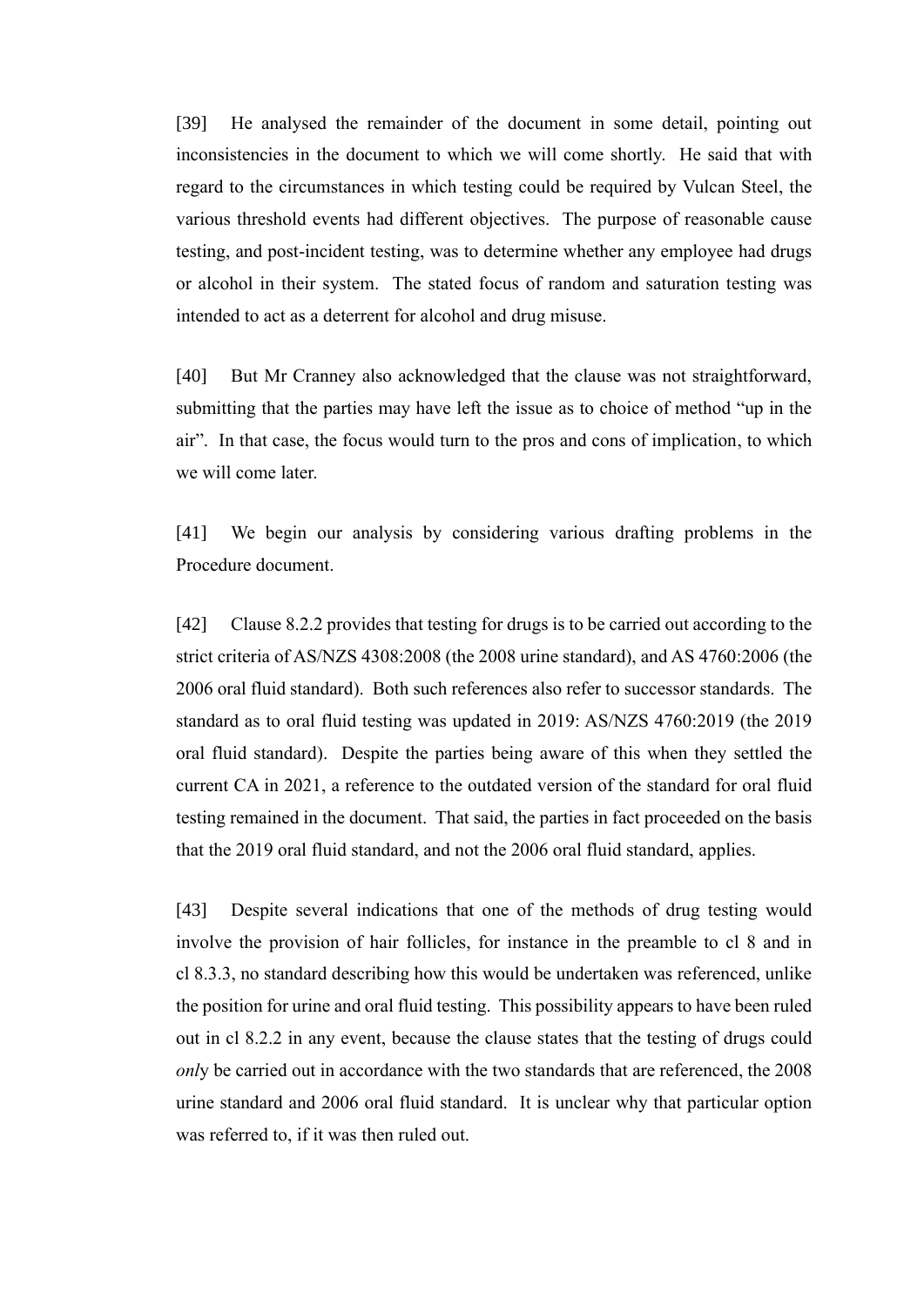[44] Clause 1 of the Procedure document deals with definitions. The clause states that unless the context indicates otherwise, an "authorised and accredited provider" is an accredited organisation which assumes responsibility for collection, initial testing if applicable, storage, and dispatch of oral fluid specimens. It makes no reference to a provider dealing with a urine specimen. The term "authorised and accredited provider" is not used thereafter for either urine or oral fluid testing. It is, however, used with regard to alcohol testing.<sup>17</sup>

[45] "Confirmation testing" is defined as meaning a sample in a laboratory under the 2006 Australian standard dealing with oral fluid testing, to verify the onsite test result. No reference is made to confirmation testing of a urine sample.

[46] By contrast, cl 8.3.6 states that "for all non-negative results" – that is, where a screening test using either urine or oral fluid samples, the testing agent is to send the specimen sample to a "NATA accredited laboratory" to perform a second split sample test, being a confirmation test.

[47] Other unsatisfactory aspects of the document relate to the appendices. The definition of random/saturation testing states that the procedure to be followed for drug and alcohol testing is as provided under cls 7 and 8 and refers to Appendix 5. There is no Appendix 5, although Extract 1 follows the appendices which relates to random/saturation testing, being a document to be issued to the employee. No reference to Extract 1, however, appears in the text of the document.

[48] Appendix 2 is a flow diagram relating to random/saturation testing, reasonable cause testing, and post-incident/accident testing. It refers to a process whereby two trained assessors are to consider whether there is sufficient reason to perform a reasonable cause test, as outlined in the applicable clause, cl 10.3. Yet, the diagram suggests the assessment process may also apply to post-incident/accident testing, a possibility which is not referred to at all in the applicable clause, cl 11.

[49] In short, there are significant drafting problems in the document.

 $17$  Clause  $7.1.1$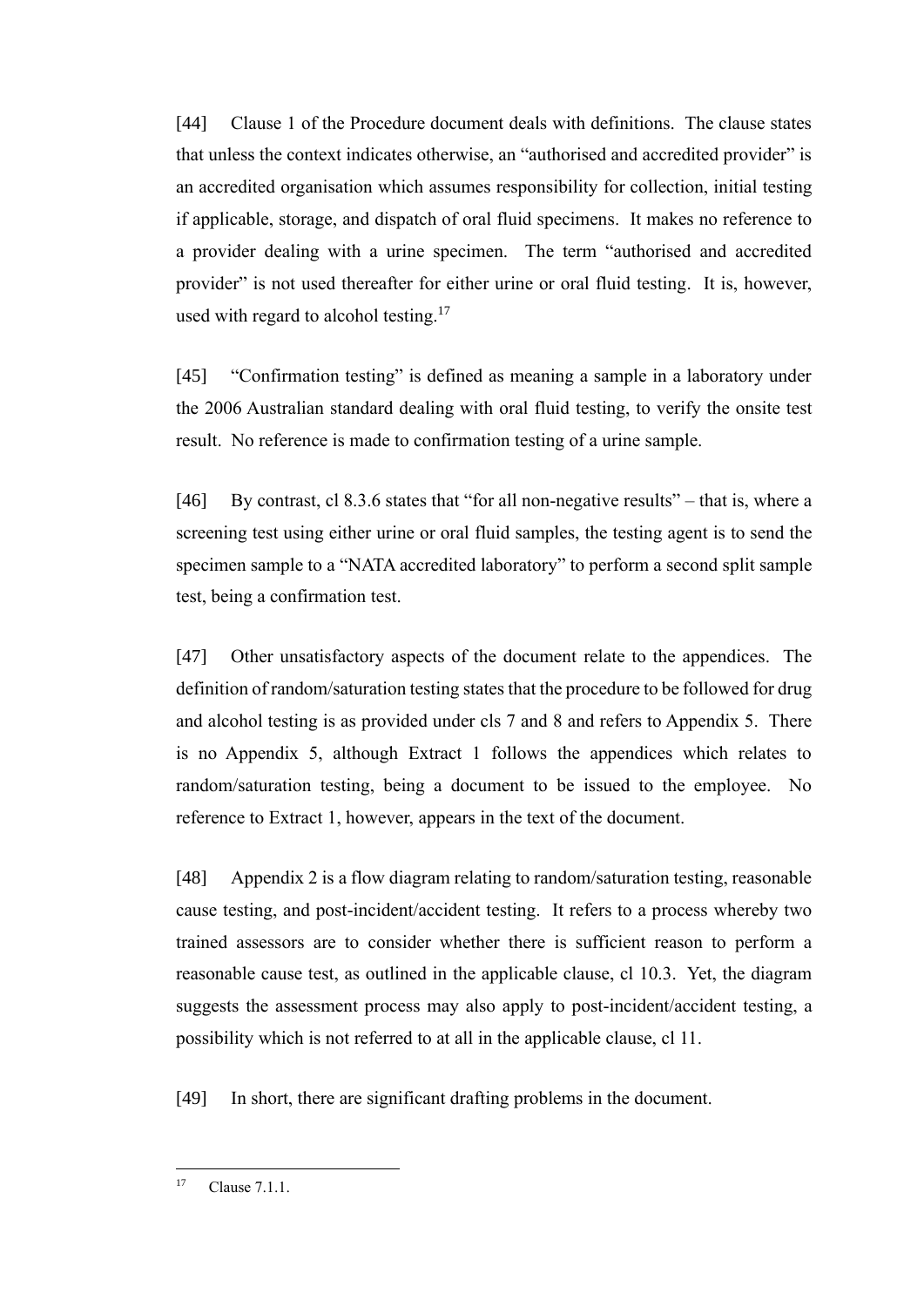[50] It is in that context that we must consider cl 8.3.1. This provision is not straightforward either. It is capable of two meanings.

[51] The first is that the person being tested must consent, that is approve, the relevant method(s) of testing. That is a strict grammatical approach, attributing a particular meaning to the words "the relevant method(s) of testing".

[52] There is one contextual point that supports this approach, which was identified by the Authority. It noted that there is no express consent provision with regard to alcohol testing. The Authority went on to say that if cl 8.3.1 was to be confined to the provision of a consent for a drug test, a similar clause would have been included with regard to alcohol testing. The absence of such a requirement suggested to the Authority that the consent clause regarding drug testing was intended to deal with more than the provision of consent.<sup>18</sup>

[53] At this stage of the analysis, there is some force in this point, although we do not attribute too much weight to it because of the problem of inconsistent drafting elsewhere in the document.

[54] The second meaning is that the clause deals with the provision of consent to a relevant method(s) of testing which has already been determined. There are several pointers to this approach.

[55] First, the parties chose to incorporate the provisions of the standards of both drug and alcohol testing in cls 7 and 8. For urine and oral fluid testing, the standards referred to a requirement that donor consent had to be obtained for the taking of a specimen. Each of the 2006 oral fluid standard and the 2008 urine standard referred to this requirement in the relevant template relating to the "chain of custody" of samples taken. The 2019 oral fluid standard, which superseded the 2006 oral fluid standard, achieves the same end in a section of text describing the provision of informed consent prior to testing being taken.<sup>19</sup>

<sup>&</sup>lt;sup>18</sup> *Vulcan Steel Ltd*, above n 1, at [40].

<sup>19</sup> Procedures for Specimen Collection and the Detection and Quantitation of Drugs in Oral Fluid, cl 2.2.4.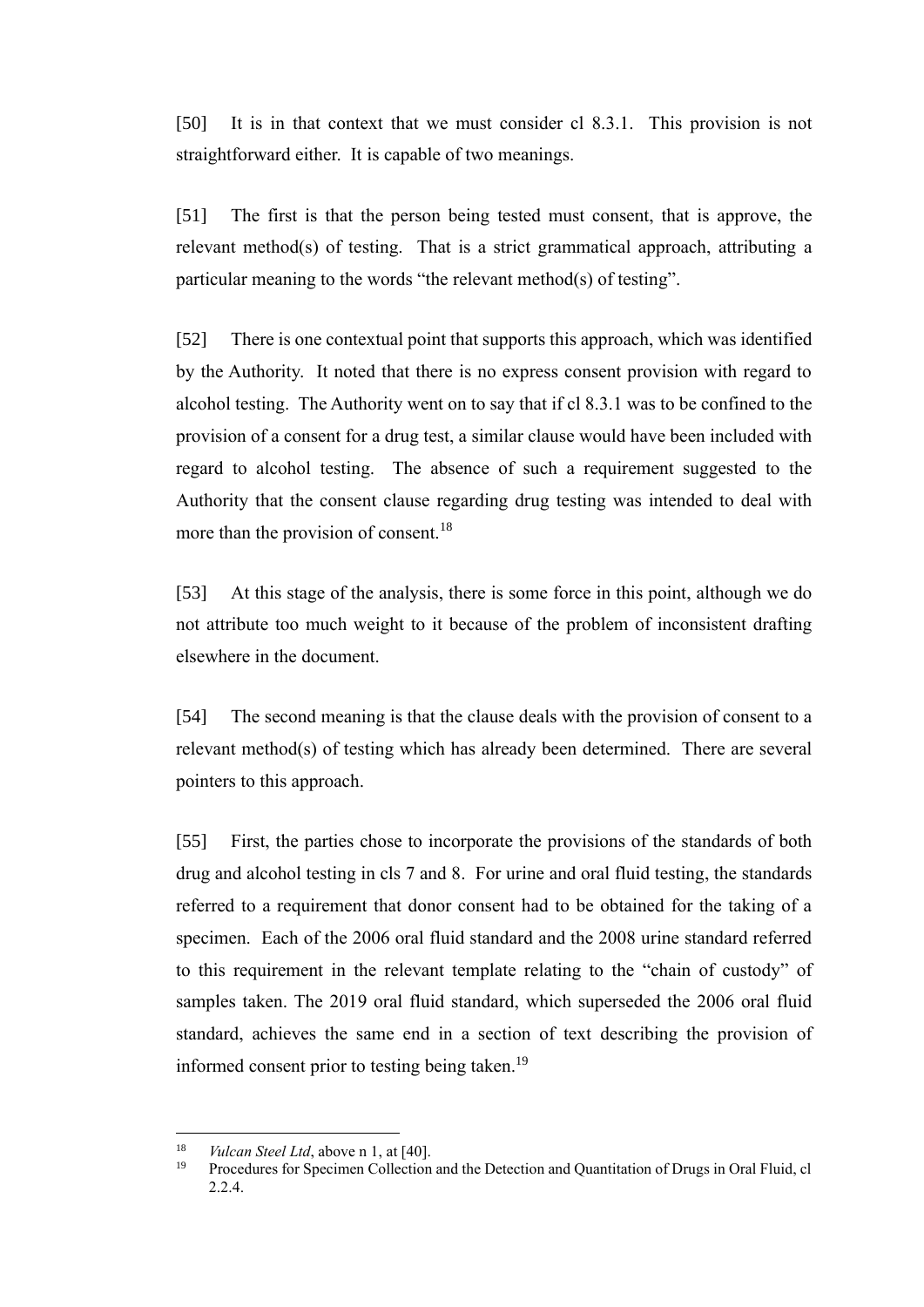[56] An objective and reasonable reader is thus able to conclude that the parties wished to remain faithful to the standards which they incorporated into their agreed procedure. Thus, express reference to the signing of a consent form in cl 8.3.1 was intended to stipulate the necessary informed consent requirement contained in those standards.

[57] This interpretation is reinforced by the fact that cl 8.3 deals with a range of formal requirements that are provided for in the standards to which we have referred.

[58] That the focus of the clause is on the provision of a consent of this nature is also supported by Appendix 4. As mentioned, it deals with the "test process". According to the Appendix, the employee is asked to take a "D & A test". Then, there is a decision point: "Employee consents to test?" If the answer to that question is yes, the employee is to attend the accredited test collection centre/process for the taking of samples. If the answer to that question is no, the refusal is treated as a failure to follow a lawful instruction; the disciplinary procedure outlined in cl 14 would appear then to apply. The appendix accordingly suggests that the provision of a consent is the gateway to the testing procedures, rather than the means by which the method of testing is selected.

[59] If this second approach to the interpretation of cl 8.3.1 is correct, it follows that the parties did not stipulate how the method of testing would be determined.

[60] Such a conclusion is unsurprising in a document where, as already discussed, there are other drafting errors.

[61] Having regard to the factors we have discussed, we consider that a textural analysis points to the conclusion that cl 8.3.1 relates to the provision of a consent to the taking of a test by a method that has already been determined; and that there is a gap on the issue of selection of method.

### *Relevant background information*

[62] The Policy and the Procedure documents remained largely unchanged since 2017; as mentioned earlier, they were attached to each CA from that year.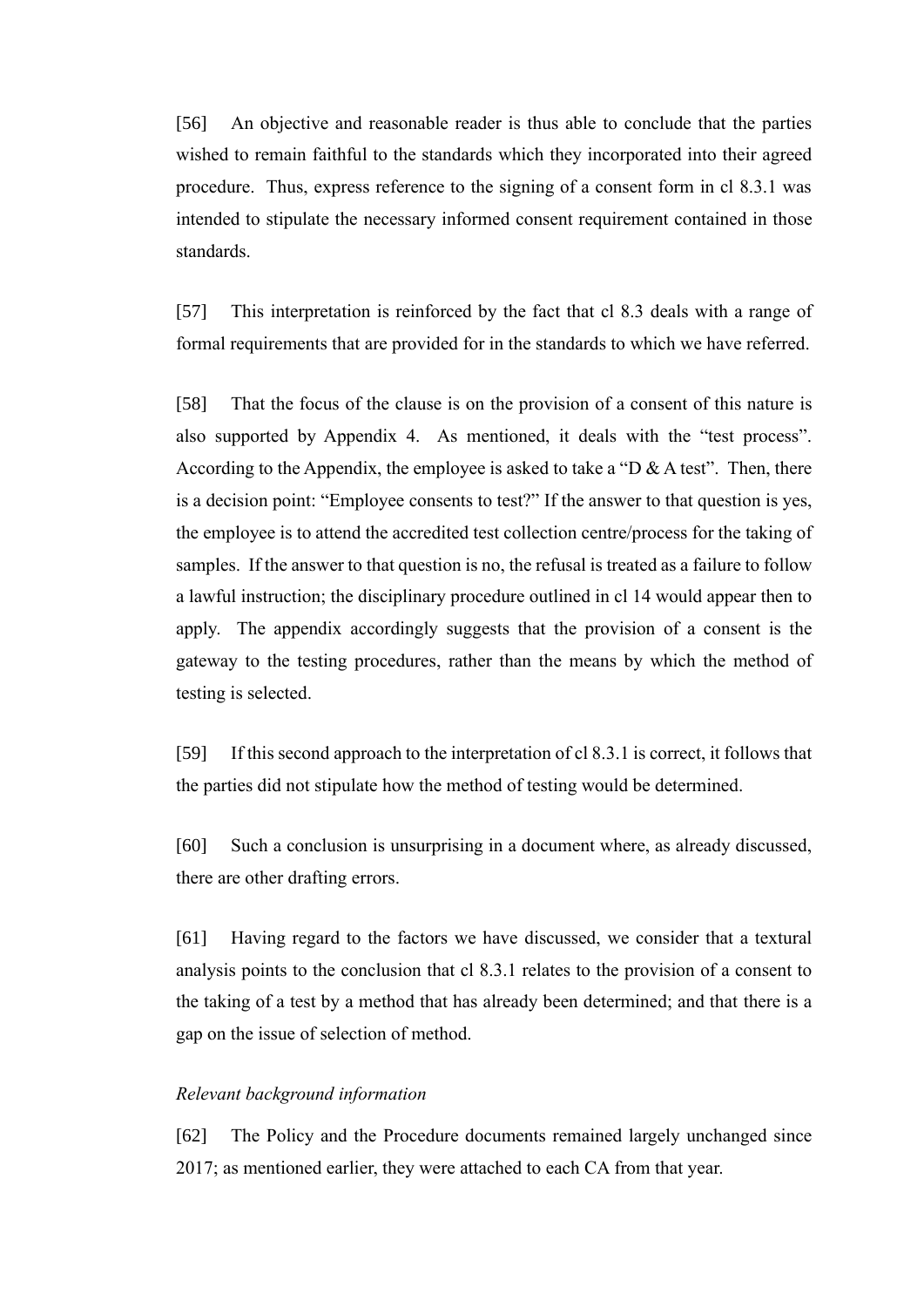[63] Attached to the previous collective agreement, that of 2015/2016, was a single document on the topic of drug and alcohol issues. Some of what is now seen in the current Procedure document was incorporated in the original drug and alcohol policy which was attached to that collective agreement.

[64] In the original document, the provision which became cl 8.3.1 stated:<sup>20</sup>

Prior to undertaking a test, a test consent form will be signed by the employee consenting to the relevant method(s) of testing *based on the purpose of the testing (see details below)*.

[65] This form of the clause was also capable of a dual meaning. It could have meant that the employee would choose the relevant method of testing based on the purpose of testing; or it could have meant that an employee would sign the consent form in light of the method which had already been determined, which would be a purposive determination.

[66] In the version of the Procedure document which was subsequently attached to the series of CAs, the italicised words were not repeated. We will discuss the process which gave rise to the drafting of the current Procedure document later, but no obvious explanation for this deletion was referred to by either party.

[67] A second deletion was made. The original drug and alcohol policy stated, after referring to the 2008 urine standard which related to the testing of abuse of drugs in urine, that this was Vulcan Steel's "preferred manner of testing", that is, when compared with oral fluid testing.

[68] In the description of the two forms of drug testing adopted in the Procedure document, as developed in 2016 and 2017, the reference to Vulcan Steel's preferred method was not repeated. It may be this was yet another drafting problem, so we do not attribute too much significance to it.

<sup>20</sup> Emphasis added.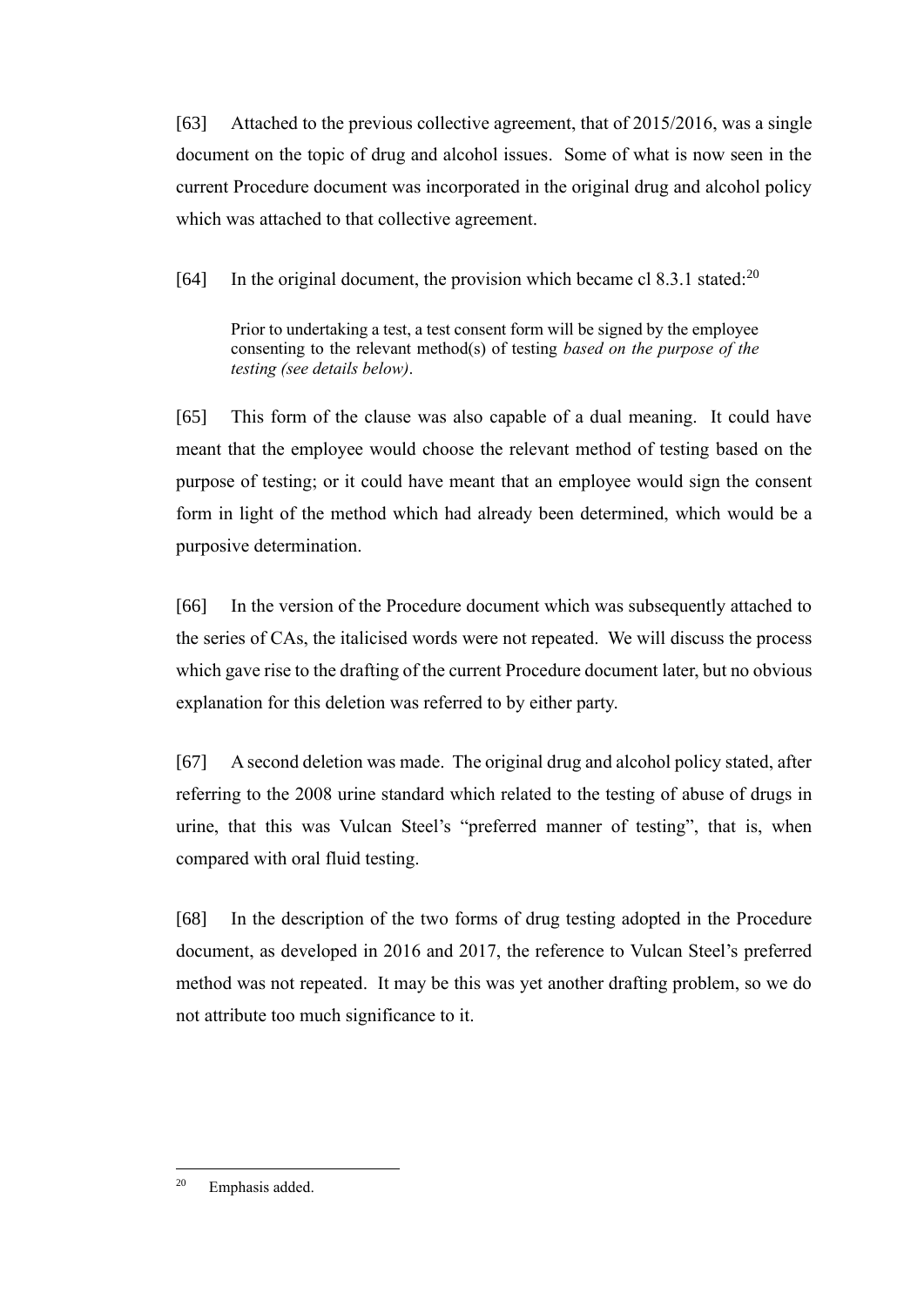[69] Another point which arises from the original Policy is that the alcohol testing provision referred to the fact a "test consent form" would be signed prior to undergoing an alcohol test. $21$ 

[70] For no obvious reason, that requirement was not repeated in the Procedure document. Again, an objective and reasonable reader would conclude this was yet another drafting defect, and that no weight can be attributed to the fact that there is no direct reference to a consent form in cl 7.

[71] Although we were taken to various email exchanges, and oral evidence of the parties as to the developing of the documents which subsequently were agreed, those exchanges are not of assistance in construing cl 8.3.1, save only to note that the parties clearly had different philosophies as to the benefits of urine testing on the one hand, and oral fluid testing on the other.

[72] Vulcan Steel's view was that it had been advised that urine testing was a more comprehensive and reliable form of testing. The union considered that oral testing was a necessary first step which had the advantage of detecting impairment soon after the use of certain drugs, particularly cannabis, whilst urine testing was invasive and demeaning.

[73] We also note that neither party pointed to any evidence where the parties had discussed and agreed as to a provision concerning the mechanics of choosing a method of testing.

[74] However, a further important – and decisive – piece of contextual evidence is the consent form which donors are required to sign under cl 8.3.1 of the Procedure document. This is a document produced by TDDA, the detection agency used by Vulcan Steel for drug and alcohol testing.

[75] We infer the form was developed in light of the governing standards to which we referred earlier.

<sup>&</sup>lt;sup>21</sup> Clause 4.3.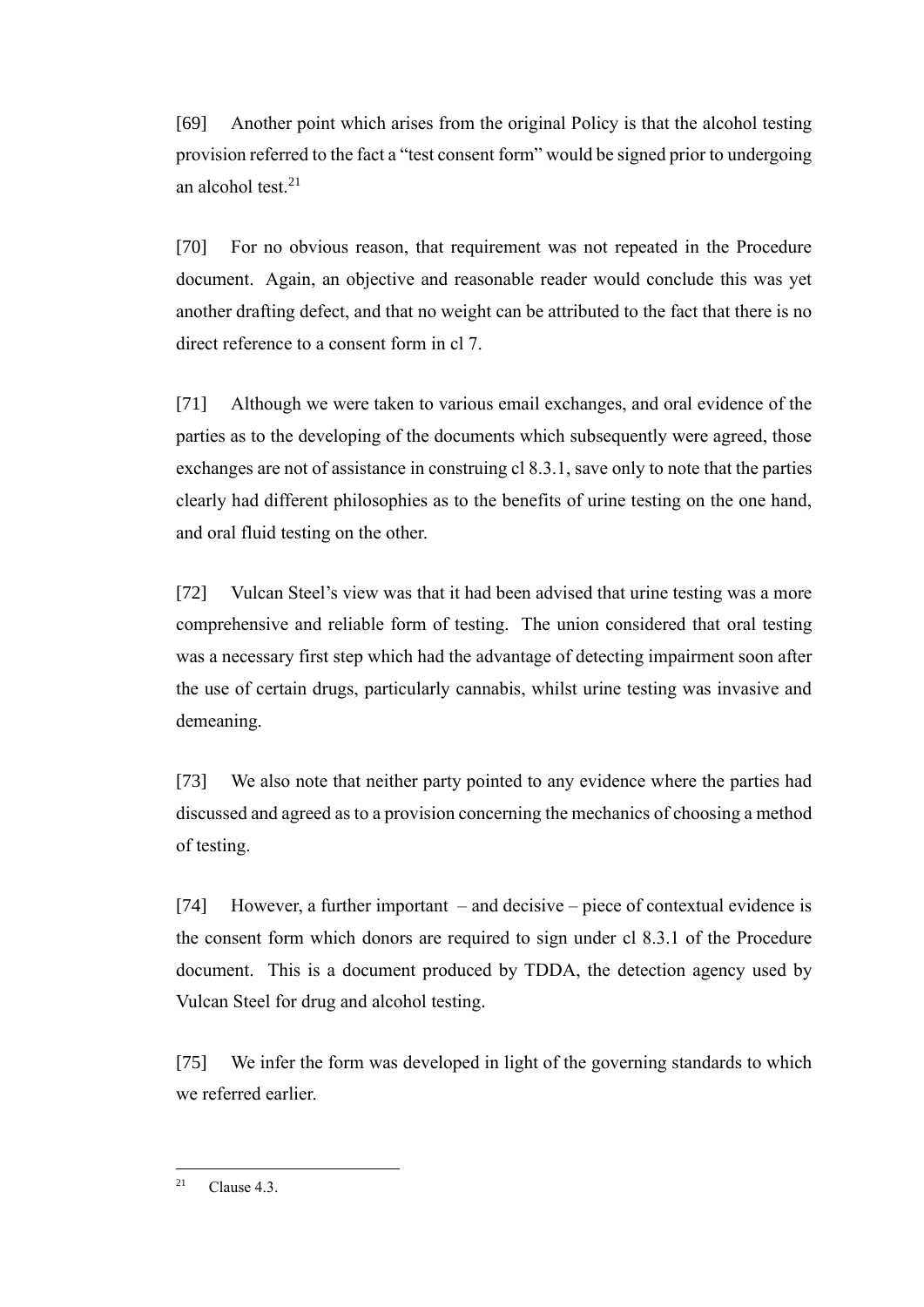[76] After providing for the recording of identification details, it relevantly states the type of testing which is to be undertaken – that is, urine, oral fluid, or alcohol breath screening. The reason for testing is to be identified, as is the outcome of the initial screening test in each instance.

[77] The form contains a detailed informed consent provision, which the collector is required to read and explain in a language understood by the donor. It states:

I consent to undergo a drug test(s) and or breath alcohol test, to be undertaken by The Drug Detection Agency (TDDA).

I acknowledge this is for the purpose of determining whether I have levels of an illicit drug(s) or any misused prescribed drugs, or [illegal] designer drug(s) present in my urine and/or oral fluid, or determining whether I have any level of alcohol in my breath.

Results of the drug test(s) and/or breath alcohol test will only be used for the purposes for which it was obtained, and if relevant, as set out in my employer's Drug and Alcohol Policy. Any on site screening results provided are subject to change upon an accredited Laboratory confirmation result due to the varying cut off levels in the relevant standards.

I undertake to advise the nominated collector conducting the test(s) of any medications that I am taking. I also certify that I will not adulterate or attempt to cheat either of the tests and that the information provided on this form is true and correct with proof of identity.

I understand that a refusal to sign this form and undergo a drug test(s) and/or breath alcohol test may be regarded as serious misconduct.

I consent to the results of the drug and/or alcohol test(s) being communicated confidentially to my employer/prospective employer/employer's authorised personnel, and any client/customer of my employer/prospective employer or whoever else may legally request that such results be provided to them.

I have read or had explained to me and understand the terms of this consent form.

[78] Provision is then made for the donor to sign the consent form.

[79] The exhibit to which we were taken was dated  $2019<sup>22</sup>$  It contained express references to the confirmation testing provisions of the 2008 urine standard and to the 2019 oral fluid standard.

<sup>&</sup>lt;sup>22</sup> AS/NZS 4308:2008 and AS/NZS 4760:2019.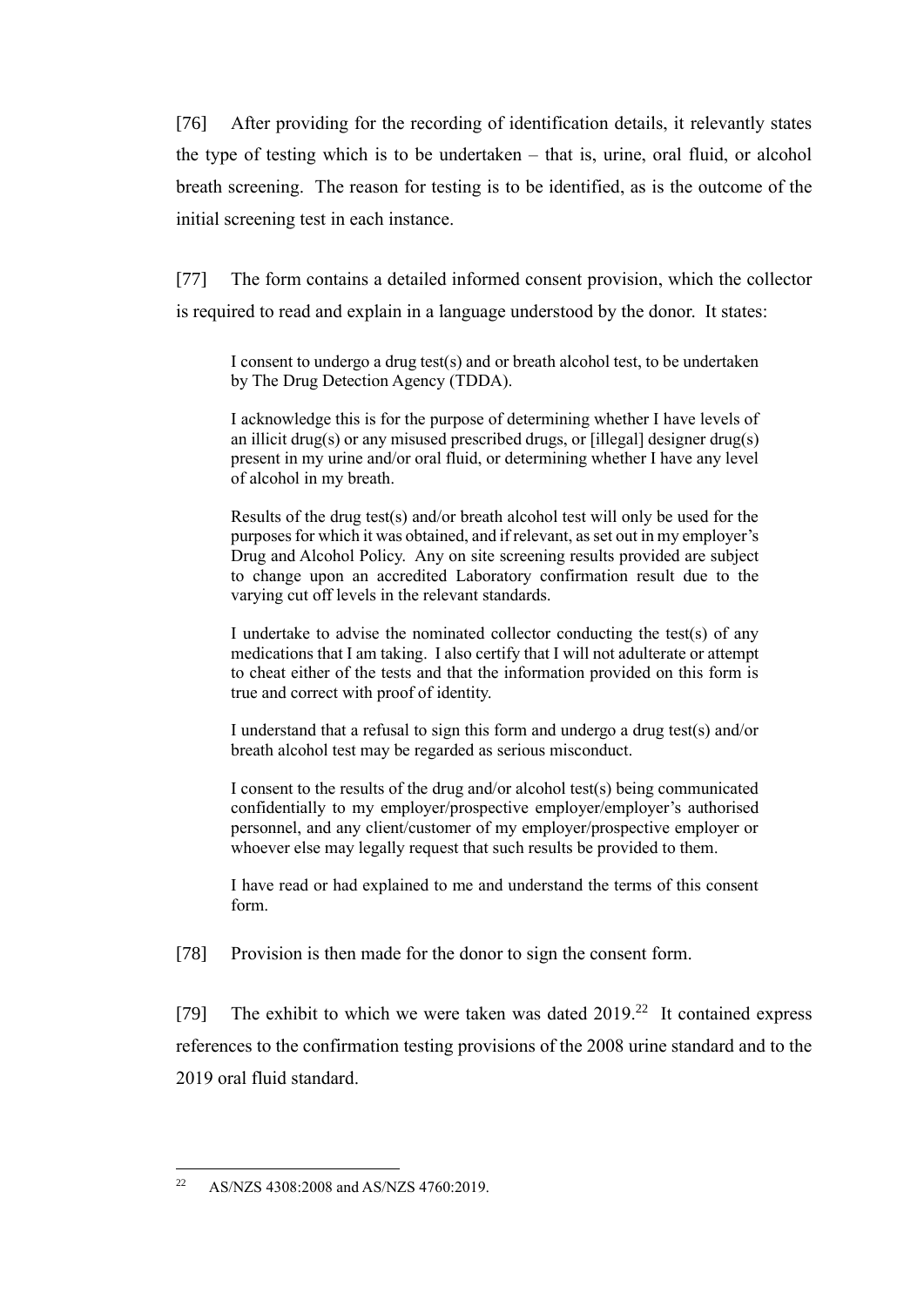[80] It was not contested that this was the consent form utilised by TDDA, the provider normally used by Vulcan Steel. It was in place when the parties agreed to roll over the Policy and Procedure document for the purposes of the current CA.

[81] An objective and reasonable reader can properly assume that the contents of the form were known to both parties at the time they entered into the current CA.

[82] As noted, it is a form that plainly reflects the requirements of the standards. It carefully deals with the important topic of informed consent for drug (and alcohol) testing. That topic is important because the testing is designed, at least in part, to provide a means of determining whether inappropriate drug or alcohol use has taken place. It does not state how the form of testing is to be selected.

[83] In our view, this evidence supports the second meaning we identified earlier, that is, that the clause deals with the provision of consent to a relevant method(s) of testing which has already been determined.

[84] In summary, there is no reliable contextual evidence showing an agreement as to choice of method. There is, however, some evidence that tends to support the conclusion that the form referred to in cl 8.3.1 was to ensure there would be a formal consent to a pre-selected method of testing. This was a requirement mandated by the two standards relating to drug testing.

[85] Although the reference to a consent to alcohol testing was in the original Policy and removed subsequently, donors are nonetheless required on the form just described to provide a consent to that form of testing. This point tends to suggest that no significance can be given to the apparent distinction between the requirements for drug testing on the one hand, and alcohol testing on the other, as the text might have suggested.<sup>23</sup>

<sup>23</sup> Discussed at [52]−[53] above.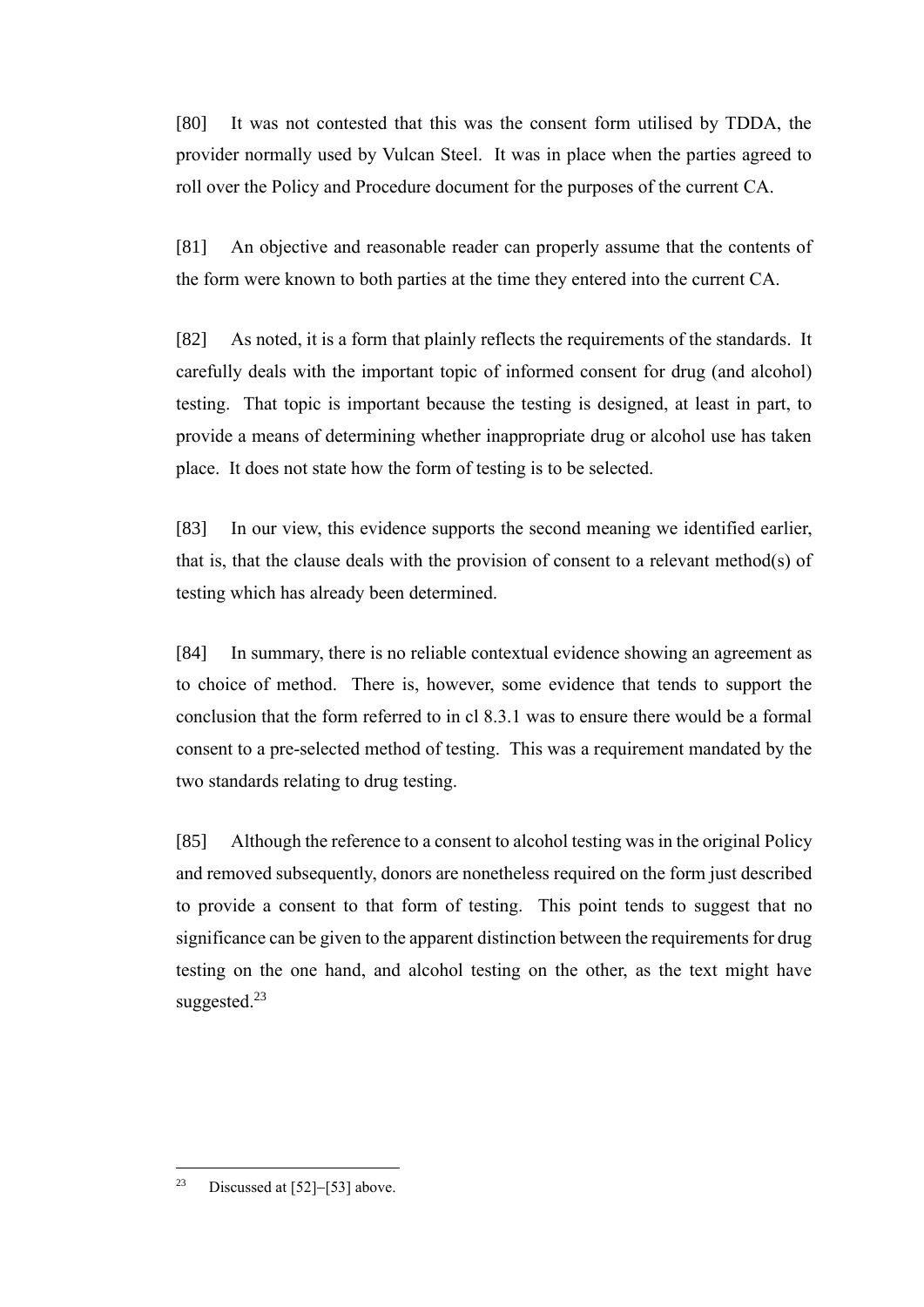### *Conclusion as to interpretation*

[86] We consider that cl 8.3.1 is solely concerned with the provision of a formal consent, and that it does not relate to the choice of method of testing. That topic was not addressed by the parties in either the Policy, or the Procedure document, including the various flowcharts that were attached.

[87] There being a gap on the issue of choice, we must now turn to consider whether the implication of a term regarding the choice of method of testing is appropriate in light of the legal tests relating to that possibility.

# **Issue two: implication of a term as to choice?**

# *Principles*

[88] The Supreme Court considered the necessary tests for implication in *Bathurst*; in doing so it resolved an issue which had arisen in the United Kingdom as to whether implication of a term was an exercise in the construction of an instrument as a whole.<sup>24</sup>

[89] The Supreme Court concluded that the issue of implication could only arise after the express terms of the contract had been interpreted and found not to provide for the eventuality which gave rise to the possibility of implication. Where the contract does not address the eventuality through express language or necessary inferences from that language, the Court may then move on to address whether a term should be implied.<sup>25</sup>

[90] In its summary of implication principles, the Supreme Court referred to the most commonly cited New Zealand authority on this topic, *BP Refinery (Westernport) Pty Ltd v President, Councillors and Ratepayers of the Shire of Hastings*, in these terms:<sup>26</sup>

... For a term to be implied, the following conditions (which may overlap) must be satisfied:

(1) It must be reasonable and equitable;

<sup>&</sup>lt;sup>24</sup> *Attorney-General of Belize v Belize Telecom Ltd* [2009] UKPC 10, [2009] 1 WLR 1988 at [19].

<sup>&</sup>lt;sup>25</sup> *Bathurst*, above n 3, at [113].

<sup>26</sup> *BP Refinery (Westernport) Pty Ltd v President, Councillors and Ratepayers of the Shire of Hastings* (1977) 180 CLR 266 (PC) at 283.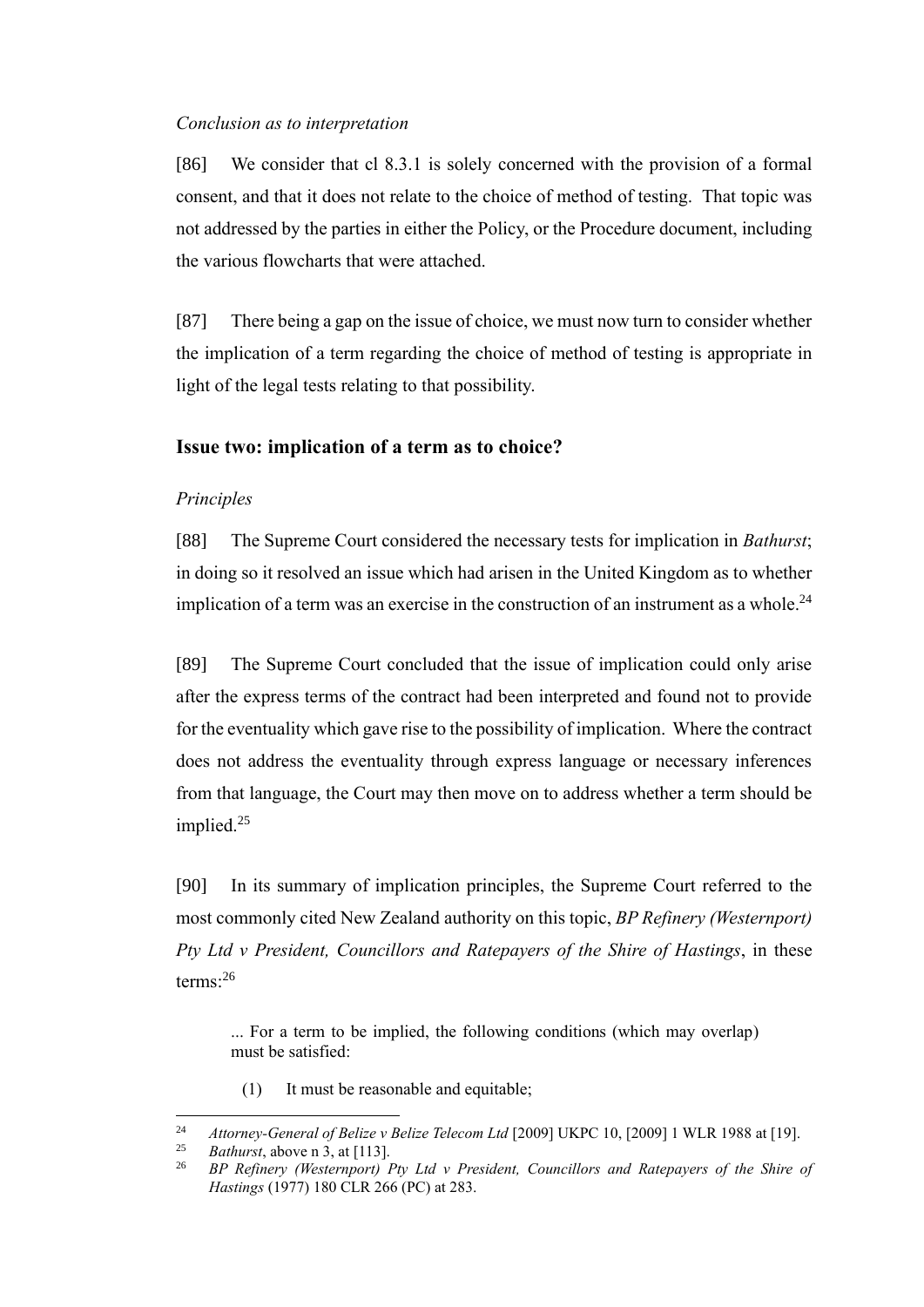- (2) It must be necessary to give business efficacy to the contract, so that no term will be implied if the contract is effective without it;
- (3) It must be so obvious that "it goes without saying";
- (4) It must be capable of clear expression;
- (5) It must not contradict any express term of the contract.

[91] After reviewing a number of leading authorities, the Court then summarised the principal points as follows: $27$ 

- (a) The legal test for the implication of a term is a standard of strict necessity, a high hurdle to overcome.
- (b) The starting point is the words of the contract. If a contract does not provide for an eventuality, the usual inference is that no contractual provision was made for it.
- (c) While the task of implication only begins when the court finds that the text of the contract does not provide for the eventuality, the implication of a term is nevertheless part of the construction of the written contract as a whole. An unexpressed term can only be implied if the court finds that the term would spell out what the contract, read against the relevant background, must be understood to mean.
- (d) As with the task of interpreting a contract, the inquiry for the court when considering the implication of a term is an objective inquiry  $-$  it is the understanding of the notional reasonable person with all of the background knowledge reasonably available to the parties at the time of contract that is the focus of this assessment. The court is tasked with the role of constructing the understanding of that reasonable person.
- (e) Thus, the implication of a term does not depend upon proof of the parties' actual intentions, nor does it require the court to speculate on how the actual parties would have wanted the contract to regulate the eventuality if confronted with it prior to contracting.
- (f) The *BP Refinery* conditions are a useful tool to test whether the proposed implied term is strictly necessary to spell out what the contract, read against the relevant background, must be understood to mean. Whilst conditions (4) and (5) must always be met before a term will be implied, conditions (1)−(3) can be viewed as analytical tools which overlap and are not cumulative. The business efficacy and the "so obvious that 'it goes without saying'" conditions are both ways, useful in their own right, of testing whether the implication of a term is strictly necessary to give effect to what the contract, objectively interpreted by the court, must be understood to mean.

<sup>&</sup>lt;sup>27</sup> At [116] (footnotes omitted).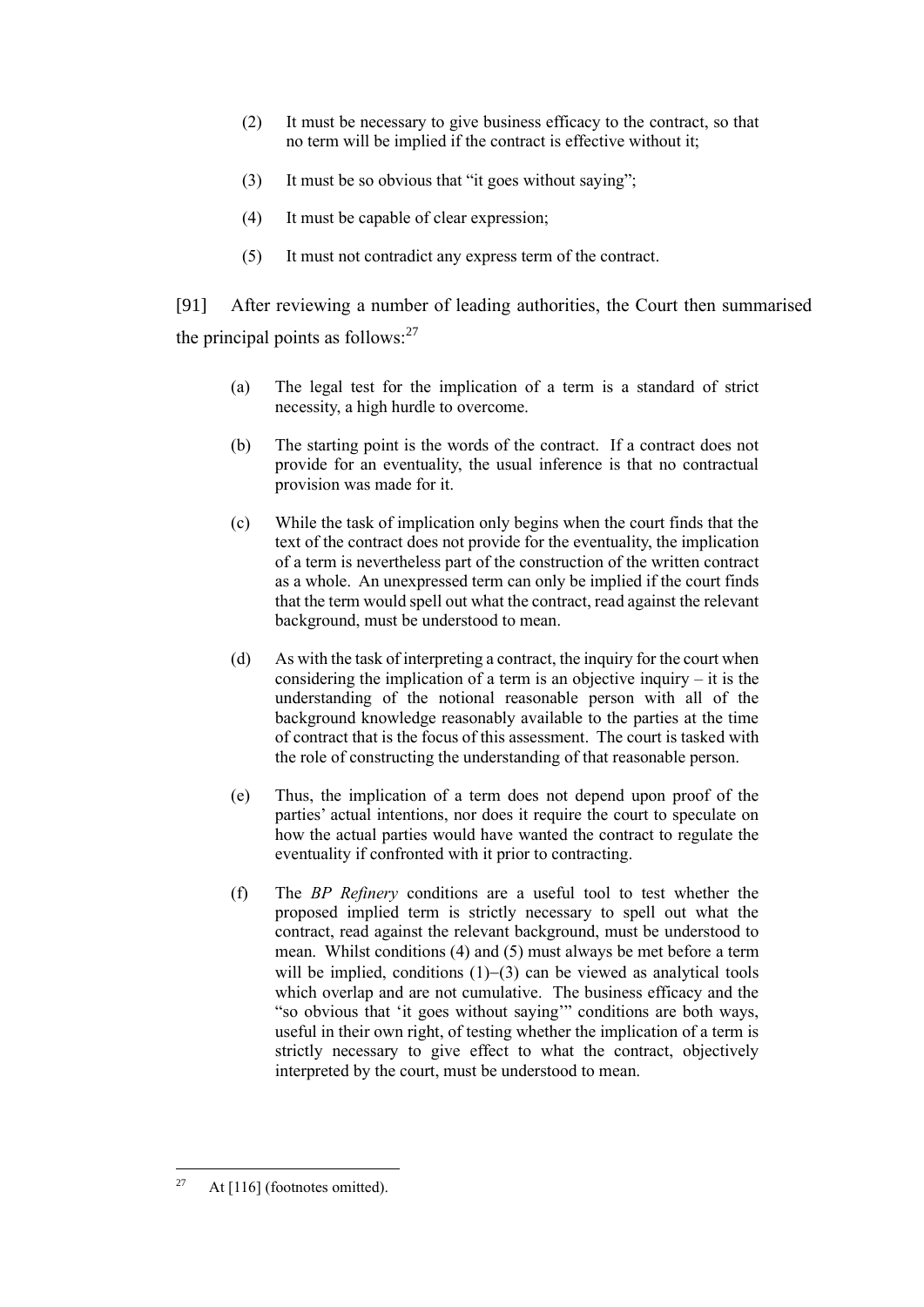### *Summary of the parties' cases*

[92] In his submissions, Mr Patterson first summarised the evidence in detail. He particularly emphasised the importance of the expert witnesses who had discussed the features of each main form of testing. Both oral fluid testing and urine sample testing were useful tools for the responsible management of drug abuse in the workplace, but, he said, Vulcan Steel's experts had shown that urine testing was more comprehensive. Urine testing could detect a greater range of drugs, consumed over a longer window of time, when compared to drugs tested via oral fluid testing.

[93] The current oral testing standard was new; technology relating to it was still in its development stage, although it had progressed fairly quickly since it was adopted in New Zealand.

[94] Whilst the experts had suggested oral testing could be complementary to urine testing, oral testing alone would be wholly incomplete.

[95] It was important from a health and safety perspective that Vulcan Steel, as employer, should choose the appropriate method, rather than an employee who may have been the consumer of drugs.

[96] Mr Patterson referred to several recent decisions from the Fair Work Commission which had considered the pros and cons of each form of testing, albeit for the purposes of determining whether a policy was legal and reasonable.

[97] As to the criteria for implication, Mr Patterson emphasised that the implied term which Vulcan Steel sought was to the effect that the employer must choose the method of testing in each drug testing situation.

[98] He argued that this had always been the parties' bargain, even if it had not been expressly recorded. Such a term would be in accordance with the scheme of the Procedural document.

[99] There was no agreement that union members could decide to undertake only oral testing, as had been asserted.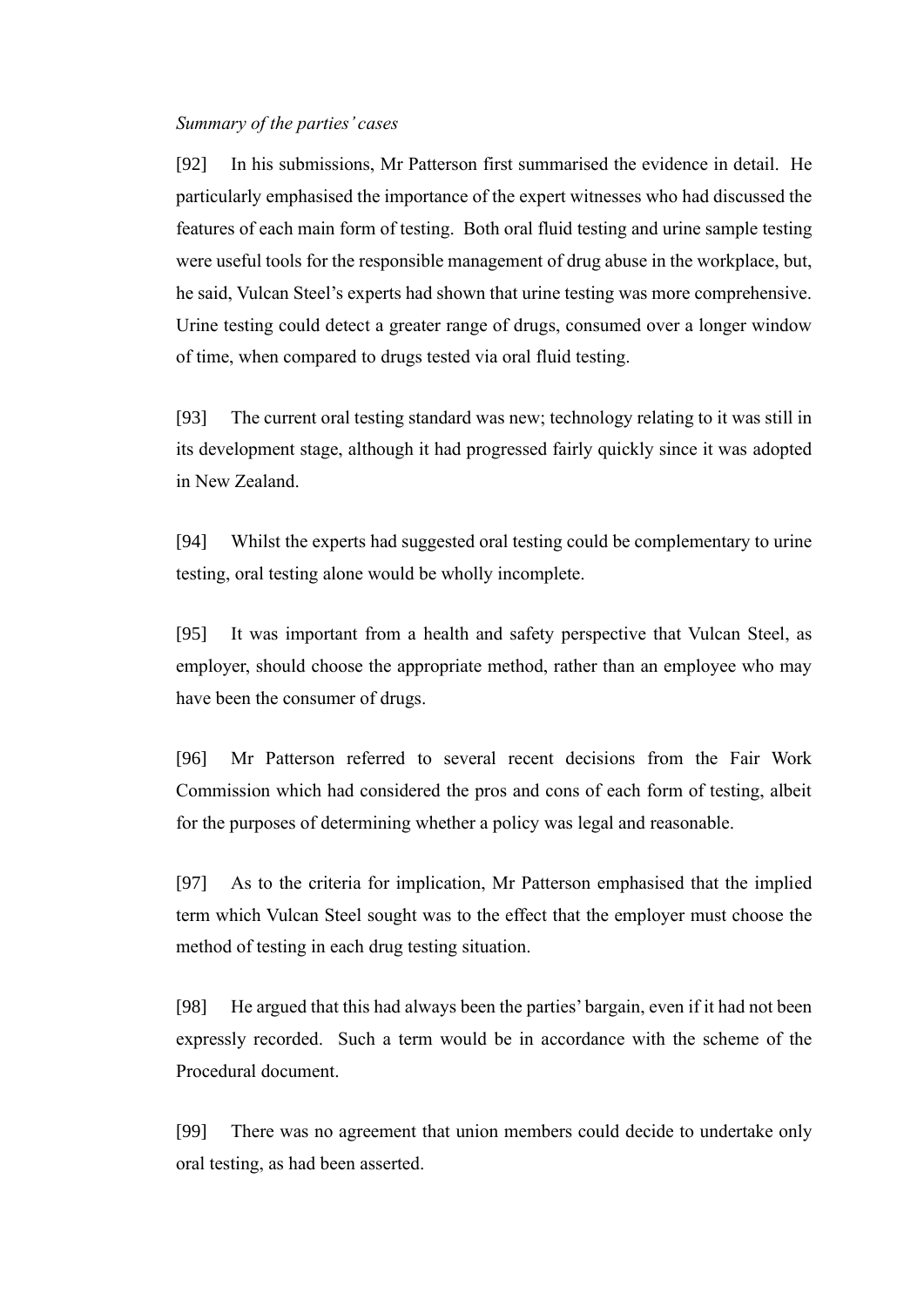[100] Vulcan Steel arguably had an obligation to properly manage health and safety risks in the workplace, under the Health and Safety at Work Act 2015 (HSW Act), particularly in a safety-sensitive workplace.

[101] If employees could select the method of testing, inconsistencies could arise, because some may select one method of testing, and others may choose another method of testing.

[102] It would be absurd if an employee could determine the means of testing for their own advantage.

[103] It should be concluded that such an implied term is reasonable and equitable, and necessary to give business efficacy to the requirements of the Procedure document. It goes without saying an employee should not be able to choose the method.

[104] The implied term was capable of clear expression, and there was nothing in the Procedure document which would contradict that term. The document would be incomplete without it.

[105] In his submissions, Mr Cranney referred to the manner in which the Policy and Procedure documents were developed.

[106] Then he submitted the purpose of the agreement was not to give the employer the right to demand urine or oral fluid testing, or even to provide an ideal testing system, but rather to balance the rights of the employer and the employees.

[107] A right of a worker to consent to a particular method would be a real right, not a truncated or artificial one. It would be consistent with equality, dignity, bodily integrity, and justice.

[108] If the employer wished to change that, it must do so in bargaining, not by the side wind of an implied term. The testing scenarios agreed to by the parties were there to improve safety, not to encourage oppression, or to enable the excessive use of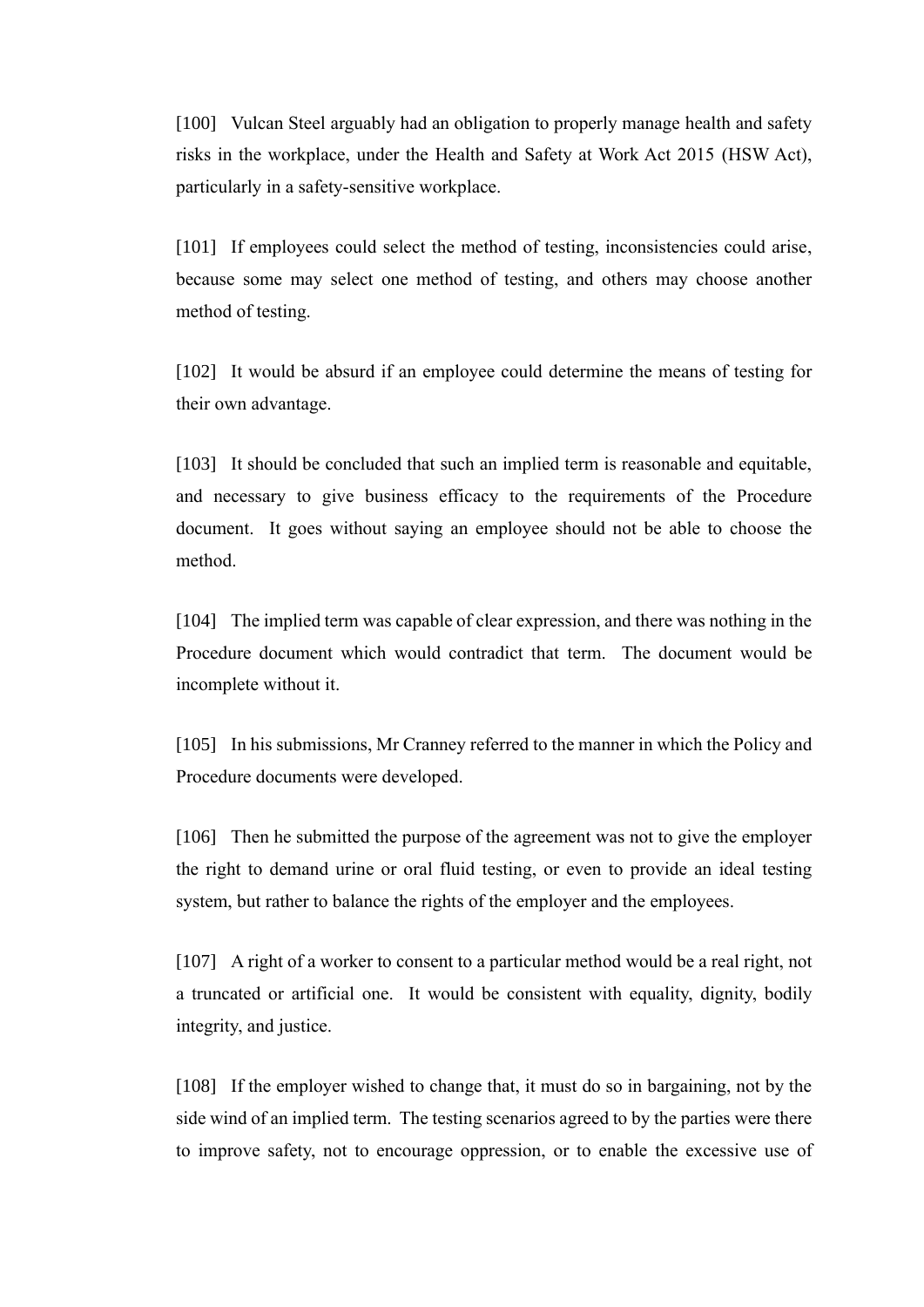employer power. Their proper use was for dialogue, communicativeness, and good faith.

[109] There was no pressing need for the powers sought by Vulcan Steel, here, by way of an implied term; and even if there was, the answer would lie in collective bargaining.

#### *The expert evidence*

[110] Four experts gave evidence.

[111] Vulcan Steel called Dr John Lewis, a consultant toxicologist, and casual academic at the Centre for Forensic Science at the University of Technology in Sydney where he lectures. He has over 30 years' experience as a toxicologist in the field of drug abuse and testing individuals for the presence of drugs. He is a leading expert and publisher in the field in Australia. He was Chairman of Standards Australia CH-036 (1993-2019), when that committee was responsible for the development of Australian and New Zealand standards with regard to specimen collection processes; that included the promulgation of the 2008 urine standard. Amongst other relevant experience, he has given evidence in family courts and industrial courts and has assisted the Police Commissioner of New South Wales on internal matters.

[112] The second witness called for Vulcan Steel was Mr Bryce Dick, who since 2013 has been Managing Director of The Drug Detection Agency (TDDA) in New South Wales and the Australian Capital Territory in Australia. TDDA operates in both New Zealand and Australia, and specialises in workplace drug and alcohol testing, education, and risk-management based prevention. He has given evidence in other cases where the efficacy of drug testing has been in issue. His relevant expertise has been developed conducting at least a thousand on-site tests, and by drafting policies.

[113] The union called Dr Michael Robertson, a pharmacologist and forensic toxicologist at Independent Forensic Consulting. He has had more than 25 years' professional experience dealing with both practical and academic pharmacology and forensic toxicology. Regarding workplace drug testing, he is a consultant for a number of national drug testing organisations, and an expert in Australian Standard compliant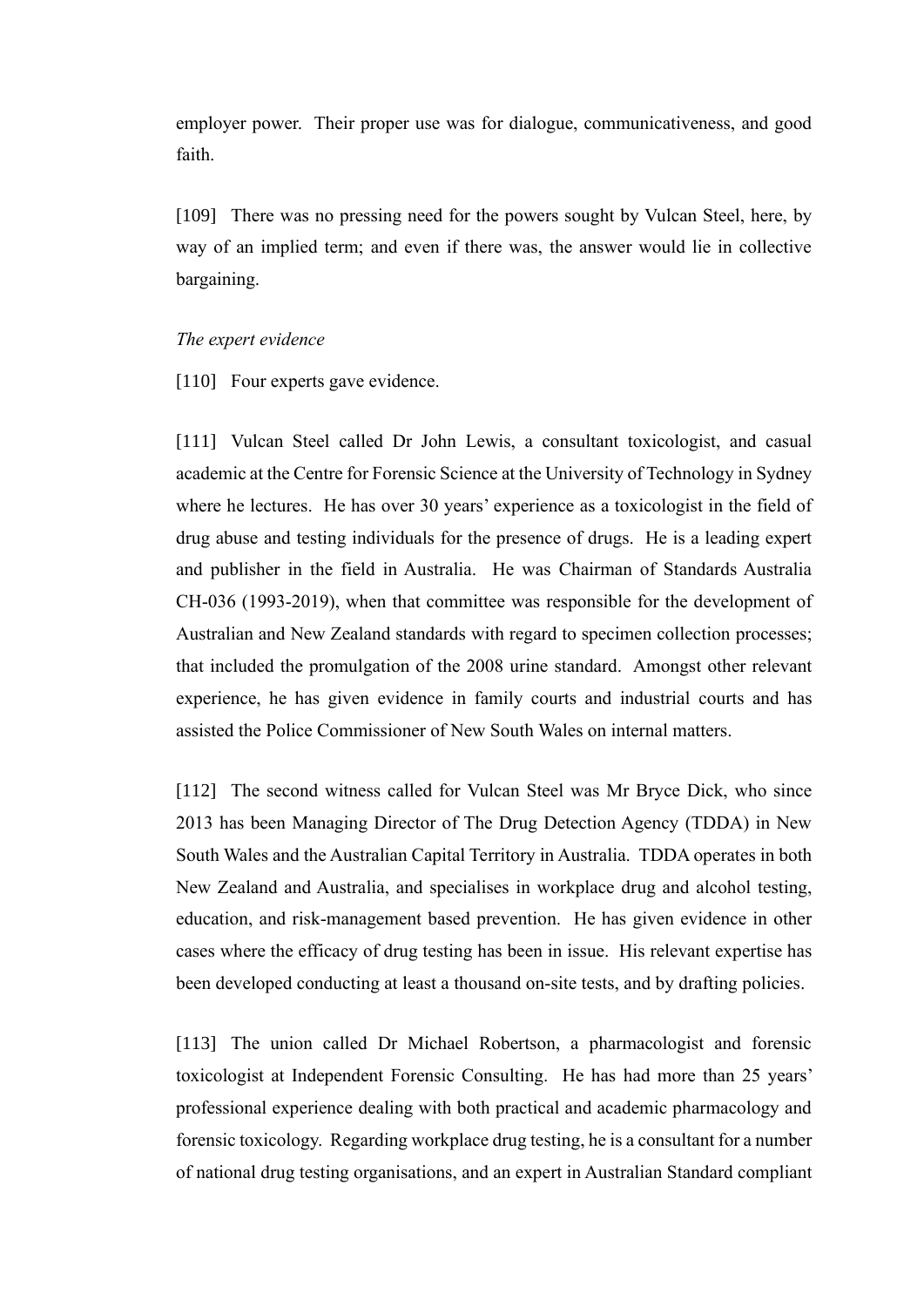drug testing for both urine and oral fluid methodologies. He is the immediate past-Chair of the Standards Australia oral fluid committee which was responsible for preparing the 2019 oral fluid standard. He is currently Chair of the Standards Australia urine committee which is reviewing and updating the 2008 urine standard. He has prepared expert reports and testified in Australia and overseas on numerous relevant topics.

[114] The union also called Ms Anne-Louise Anderson, a biochemistry science graduate who has worked in laboratories for at least 25 years. There, she has been involved in establishing drug testing for workplace use, immunosuppression, and therapeutic drug testing applications, and in undertaking immunoassay work (a rapid antigen test that relies on biochemistry to measure the presence of the target).

[115] Ms Anderson has broad experience as to the development and implementation of workplace policies including occupational health and safety initiatives involving the risks posed by drugs and alcohol. She is an active member of the Australia and New Zealand Standards Committee, which was responsible for the revision of the urine standard in 2001 and 2008 and which is now involved in revising these standards again for publication later this year. She was a nominated member of the Standards Committee that revised the 2006 oral fluid standard, which was adopted as a joint Australia and New Zealand standard in 2019.

[116] In 2007, Ms Anderson formed a company InScience Ltd, which amongst other activities supports onsite workplace drug testing, using either urine or oral fluid techniques. That entity distributes Draeger alcohol breathalysers, and Draeger oral fluid testing devices. She is also involved with Drugwise Ltd, established in 2018, which is a provider of drug and alcohol testing on site. Ms Anderson provides technical management support to that entity.

[117] Because of the view we take as to the correct approach in this case, we will not summarise in detail the extensive evidence provided by all the expert witnesses, each of whom are undoubtedly well qualified, and who gave careful analytical evidence as to the pros and cons of urine and oral fluid testing. Rather, we summarise the main themes which they identified.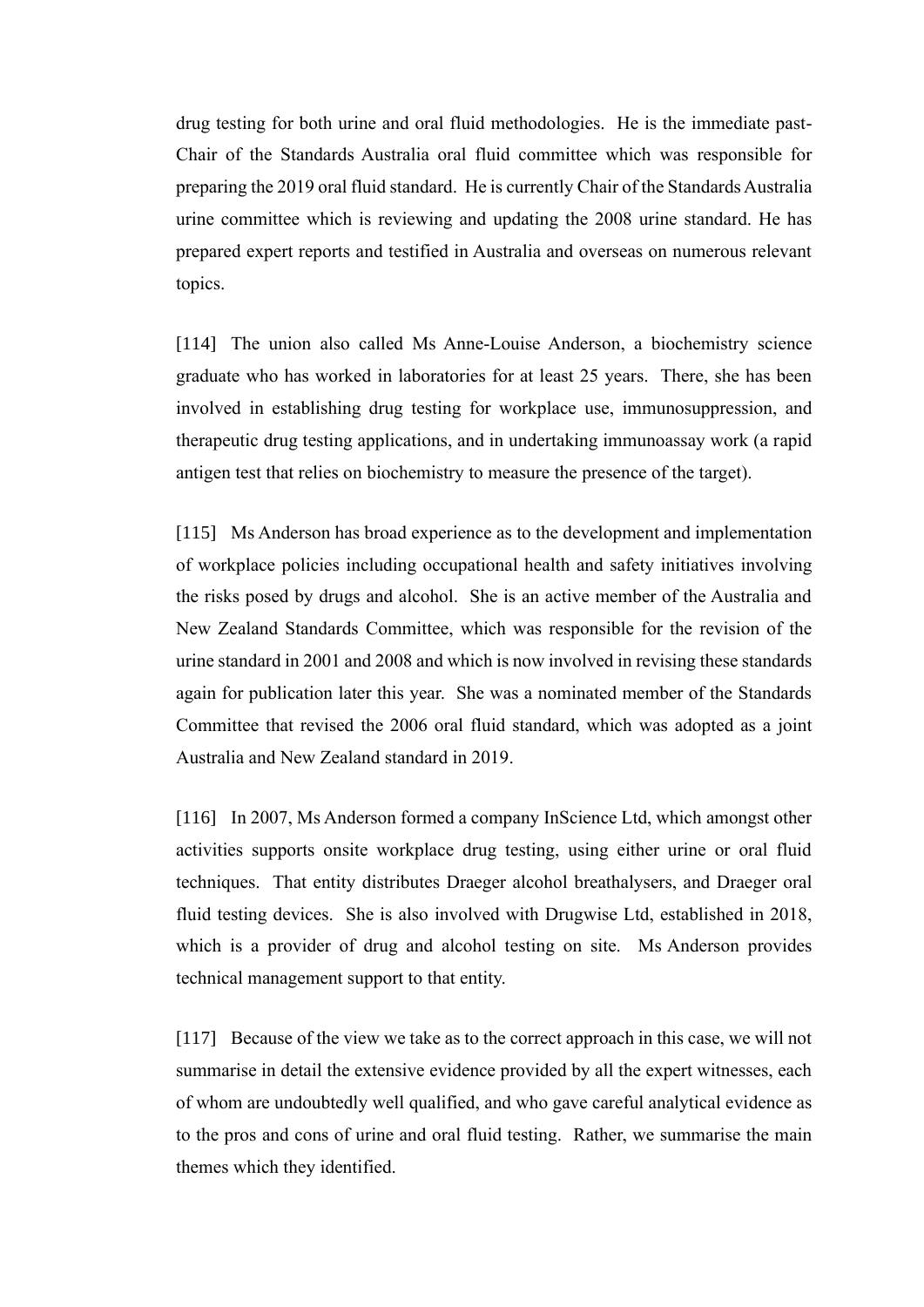[118] Of the particular drugs which are referred to in the Procedure document,  $28$ Dr Lewis understood that Vulcan Steel is most concerned about THC (cannabis), Methamphetamine and Methylenedioxymethamphetamine (ecstasy).

[119] For the purposes of assessing the health and safety consequences of using these drugs, Dr Lewis referred to what he described as the three stages of impairment. They are acute impairment due to recent consumption; hangover impairment once acute impairment has subsided; and chronic impairment, which can result in serious and ongoing impairment.

[120] Dr Lewis said an individual affected by cannabis would be acutely impaired – that is, initially intoxicated – but that one to two hours after smoking cannabis, detection levels would likely be well below the cut off level provided for in the standard, so that oral fluid testing could fail to detect users who had smoked cannabis if collection occurred after that initial phase.

[121] Dr Lewis said that urine testing, however, could identify cannabis-metabolites – that is, the product of metabolising cannabis – in the subsequent phases. Oral testing would be unlikely to detect the presence of THC cannabinoids, or, for that matter, methamphetamine, the day after use.

[122] He also referred to a third class of commonly abused drugs, namely synthetic substances/prescriptions such as benzodiazepines, which includes diazepam, temazepam and alprazolam. He said although these are legally prescribed for sleep and anxiety, they can present problems of dependence and, especially when taken with alcohol, they can make operating machinery or driving vehicles a hazard. These drugs, in his view, are readily identified in urine, but cannot be easily identified in oral fluids.

[123] In summary, then, for these three commonly abused drugs, Dr Lewis considered that urine testing provides a better window of detection and/or detection of risk of impairment than oral fluid testing.

<sup>&</sup>lt;sup>28</sup> Above at para [23].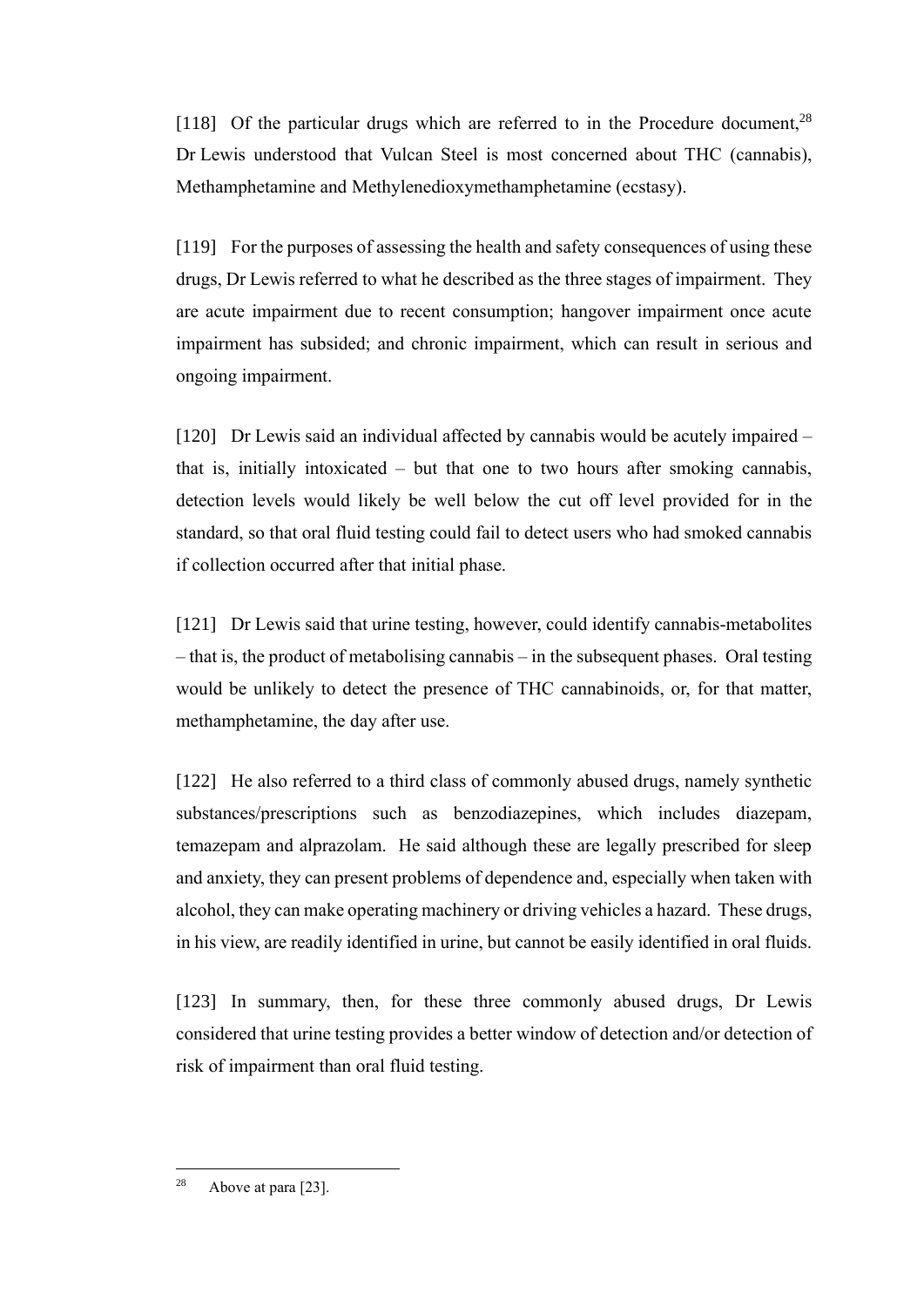[124] For his part, Dr Robertson emphasised that oral fluid testing identifies "recent" use" of drugs. That is, it detects the presence of a drug or drugs such as cannabis and methamphetamine ingested in the hour, or hours, prior to collection, during which acute effects, including impairment, may be present. Thus, he said oral fluid testing is referred to in the 2019 oral fluid standard as testing for "relatively recent exposure".

[125] Commenting on Dr Lewis' evidence, Dr Robertson said that benzodiazepines can in fact be detected in oral fluid; whilst onsite testing is limited due to their fat solubility, they can be tested in a laboratory, should that be required.

[126] Dr Robertson went on to say that, if knowledge of "recent use" is more important than "any use", oral fluid may be more useful; when knowledge of "any use" is more important than "recent use", urine testing may be more useful. Some organisations do not wish to target an individual's use of a drug in their own private time on a weekend or after work but are concerned as to whether they come to work under the influence of a drug; in that case oral testing may be preferable. If the organisation wishes to target drug use having longer term impairment, urine testing could be appropriate. He said the philosophy of the organisation would likely drive its decision as to a preferable option.

[127] There was debate between the experts as to the issue of false negatives. Dr Lewis said there are significant problems with oral testing providing false negatives, and that studies have shown that some on-site oral fluid testing devices have failed to identify drugs, especially cannabis. This was concerning because given the 2019 oral fluid standard, few oral testing devices have passed independent verification for accuracy. He pointed to a Norwegian article that suggested that in 2015 an oral fluid Draeger device used for testing approximately 300 motor vehicle drivers had returned the relatively high false negative rate of 13.4 per cent.<sup>29</sup>

[128] Mr Dick held similar views. He said that based on his experience, urine-based testing was significantly more accurate.

<sup>&</sup>lt;sup>29</sup> Evaluation of Draeger Drug Test 5000 in a Naturalistic Setting, Journal of Analytical Toxicology  $2018, 1 - 7.$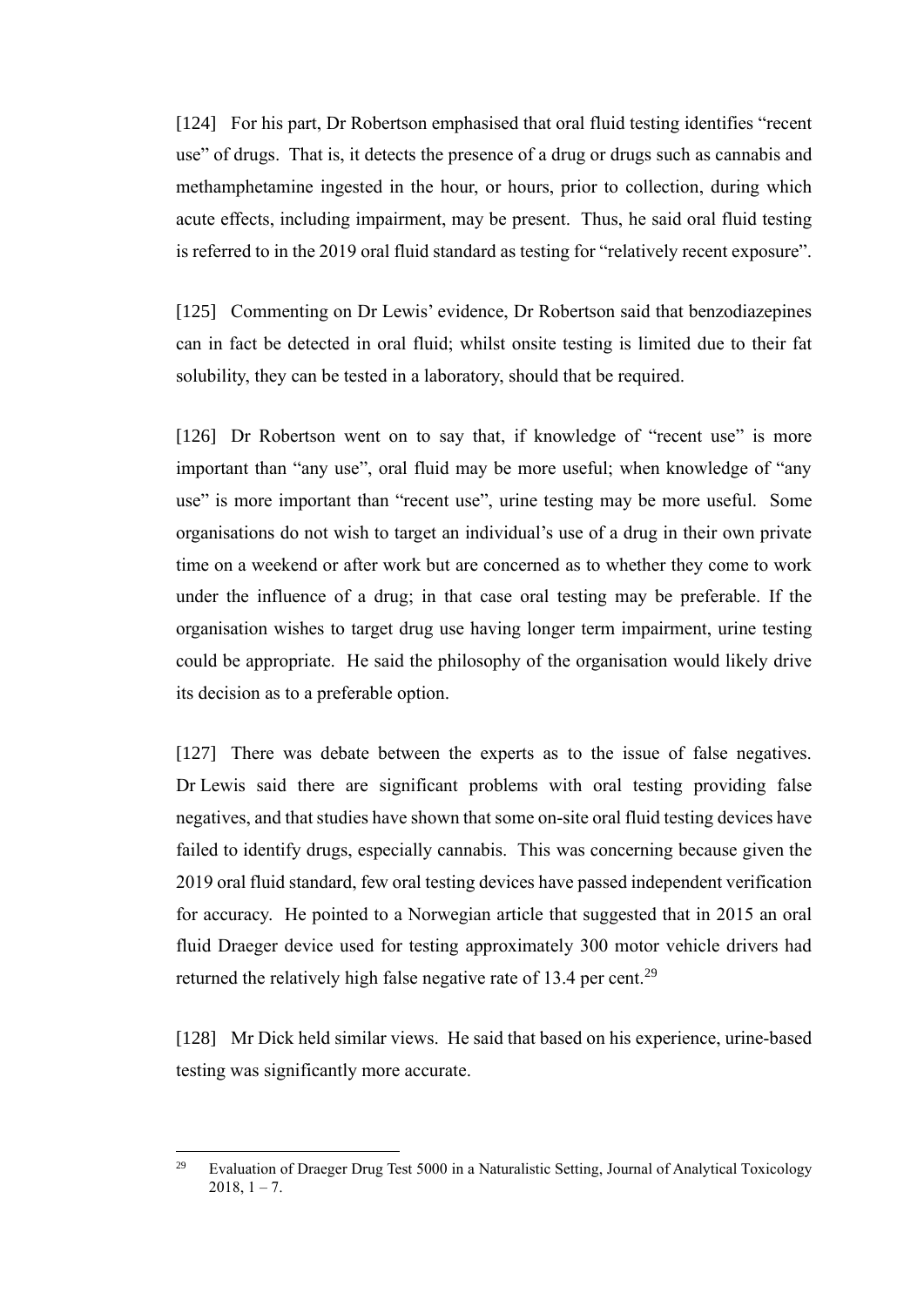[129] By contrast, Dr Robertson said that all devices are subject to false positives and false negatives. Devices used for drug testing are required to be verified as fit for purpose, which includes evaluating rates for false negatives and false positives. He said the process for urine and oral fluid verification testing is similar, and as such, both types of device are required to perform in a similar way.

[130] We observe that this issue has to be seen in light of the technological developments that are now taking place in respect of oral fluid testing devices, and the very detailed technical requirements as to testing in the applicable standards.

[131] Drawing these threads together, it is apparent there is no one-size-fits-all method. What method, or methods, may be allowed for depends on the particular concerns, or needs, of the relevant organisation. What method or methods may be appropriate for a particular situation may well depend on the particular circumstances. In our view, these conclusions are a matter of common-sense.

[132] The evidence establishes that, at least from 2019 in New Zealand, there have been options. Indeed, parties may choose to adopt both methodologies because the two methods are seen as complementary, as here. However, some parties in New Zealand elect to adopt only urine testing, and some elect to adopt only oral fluid testing. In short, practices vary.

[133] Mr Dick was asked in cross-examination about statistics concerning TDDA's activities in Australia and New Zealand, though not for any other providers. He answered the questions appropriately, but as he emphasised, he was doing so from memory. No written analysis was available. In the circumstances, this information has limited value.

[134] By way of example, he said the experience of TDDA in Australia over a recent 12-month period indicated (approximately) a 60/40 split in favour of urine testing as against oral fluid testing. By contrast, he said that in New Zealand the proportions were between five and seven per cent for oral fluid testing, with the balance being for urine testing.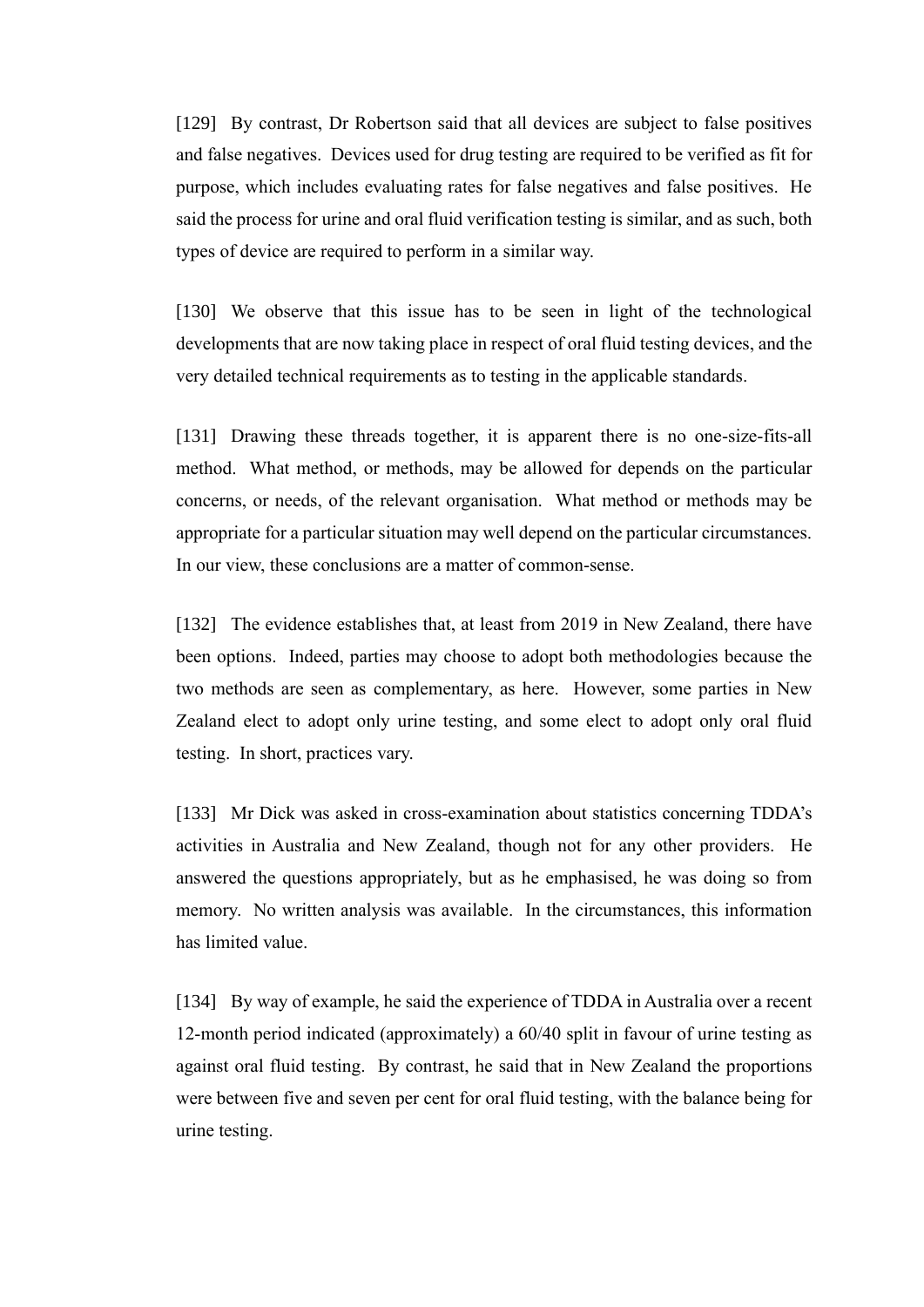[135] The fact that oral fluid testing is more limited in New Zealand than in Australia has to be assessed in light of the fact there was no oral fluid testing which specifically applied to New Zealand until recently. We refer again to Ms Anderson's evidence that as a result of the promulgation of the 2019 oral fluid testing standard, there have been technological advances for appropriate devices in New Zealand. We also note that TDDA itself promotes all forms of testing in New Zealand, including oral fluid testing. In short, Mr Dick's statistical evidence has to be seen in context. Moreover, it does not assist the Court on an interpretation issue.

[136] This issue highlights the fact that when giving their evidence, the experts were not dealing with issues relating to the interpretation of the subject documents. Rather, their focus tended to be on their views as to the respective merits of the two types of testing as they saw it in 2022 when they gave their evidence, rather than in 2014 – 2015 which is when the parties originally negotiated their agreement.

[137] Although the union was told in 2014 that "NZDDA" – which we infer is the New Zealand arm of TDDA – had a preference or recommendation for urine testing, as it provided "the most accurate results", and made a recommendation accordingly, no reasons for this were given. That brief reference is insufficient to establish that the expert views now provided to the Court were part of the context at the time the agreement was concluded.

[138] On the evidence before us, we find none of the experts were personally involved in advising as to the form of the Policy, or as to the Procedure document. Nor is there any reliable evidence that their particular views were known to the parties as an aspect of shared context. The expert evidence cannot therefore be regarded as part of the common background circumstances, for the purposes of interpreting these documents.

[139] Nor does the expert evidence shed light on the pros and cons of selection of method. Although there was common ground that each method has advantages, their evidence did not persuade us that parties to a contract must inevitably agree that an employer should select the method of testing in particular circumstances if the drug testing process is to be effective. Their evidence tended to focus on terms included in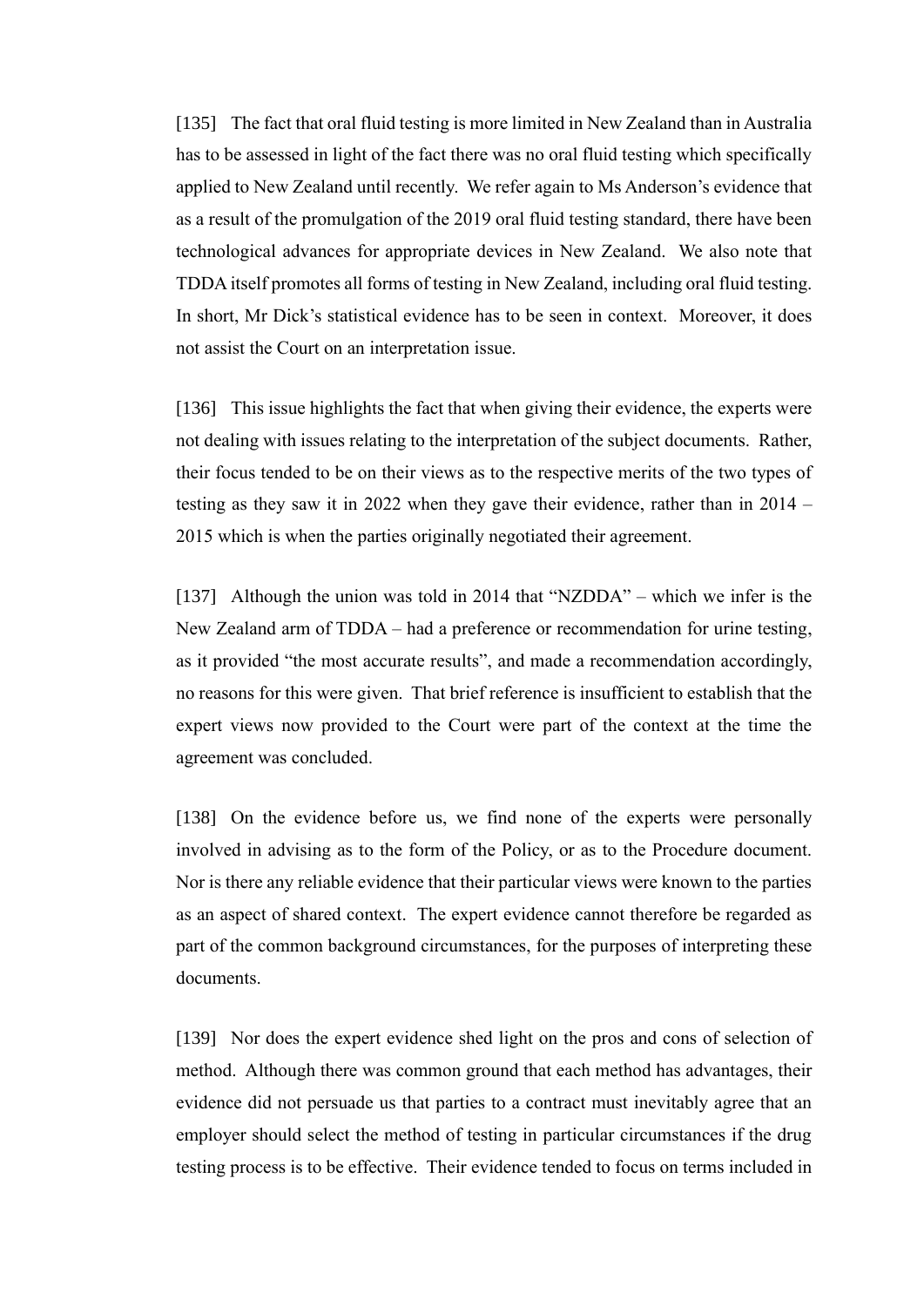their views as to types of testing adopted in policies, not contracts; they did not evaluate processes for selecting methods of testing.

# *Other decisions*<sup>30</sup>

[140] We were referred to Australian decisions from the Fair Work Commission, and in one instance, to an appeal from that body. These considered in depth whether certain drug testing policies were reasonable. In each proceeding, the pros and cons of urine and oral testing were assessed with it being concluded that both methods of testing had their benefits and shortcomings. $31$  In another case, the Fair Work Commission found it was not unjust or unreasonable for the employer to implement urine testing for drugs.<sup>32</sup> The employer wished to implement urine testing only for the purposes of pre-employment, post-incident, reasonable cause, or return to work after drug rehabilitation.<sup>33</sup>

[141] Again, we are not assisted by the conclusions reached in those decisions, turning as they did on policies relating to urine testing rather than as to agreed contractual obligations.

[142] For completeness, we mention three New Zealand cases which have considered urine testing. Two considered whether or not such testing was reasonable under a workplace policy.<sup>34</sup> The third considered whether an employer which undertook urine testing in breach of a relevant policy had unjustifiably disadvantaged its employees because the privacy of the male employees involved was compromised.<sup>35</sup> These decisions also involve a consideration of policies and not contractual arrangements; they are therefore not on point.

<sup>30</sup> *Endeavour Energy v Communications, Electrical, Energy, Information, Postal, Plumbing and Allied Services Union of Australia* [2012] FWAFB 4998; *Arnott's Biscuits Ltd T/A Arnott's v United Voice* [2018] FWC 1714; and *Construction, Forestry, Mining and Energy Union v Port Kembla Coal Terminal Ltd* [2015] FWCFB 4075.

<sup>31</sup> *Endeavour Energy,* above n 30, at [43] and *Port Kembla Coal Terminal Ltd*, above n 30, at [62−[63].

<sup>32</sup> *Arnott's Biscuits Ltd t/a Arnott's,* above n 30, at [215] and [246]−[247].

 $33 \text{ At } [18]$ .<br> $34 \text{ At } [18]$ .

<sup>34</sup> *Air New Zealand Ltd,* above n 4 and *Maritime Union of New Zealand Inc,* above n 4.

<sup>35</sup> *Sim v Carter Holt Harvey Ltd trading as Woodproducts New Zealand* [2014] NZERA Christchurch 81.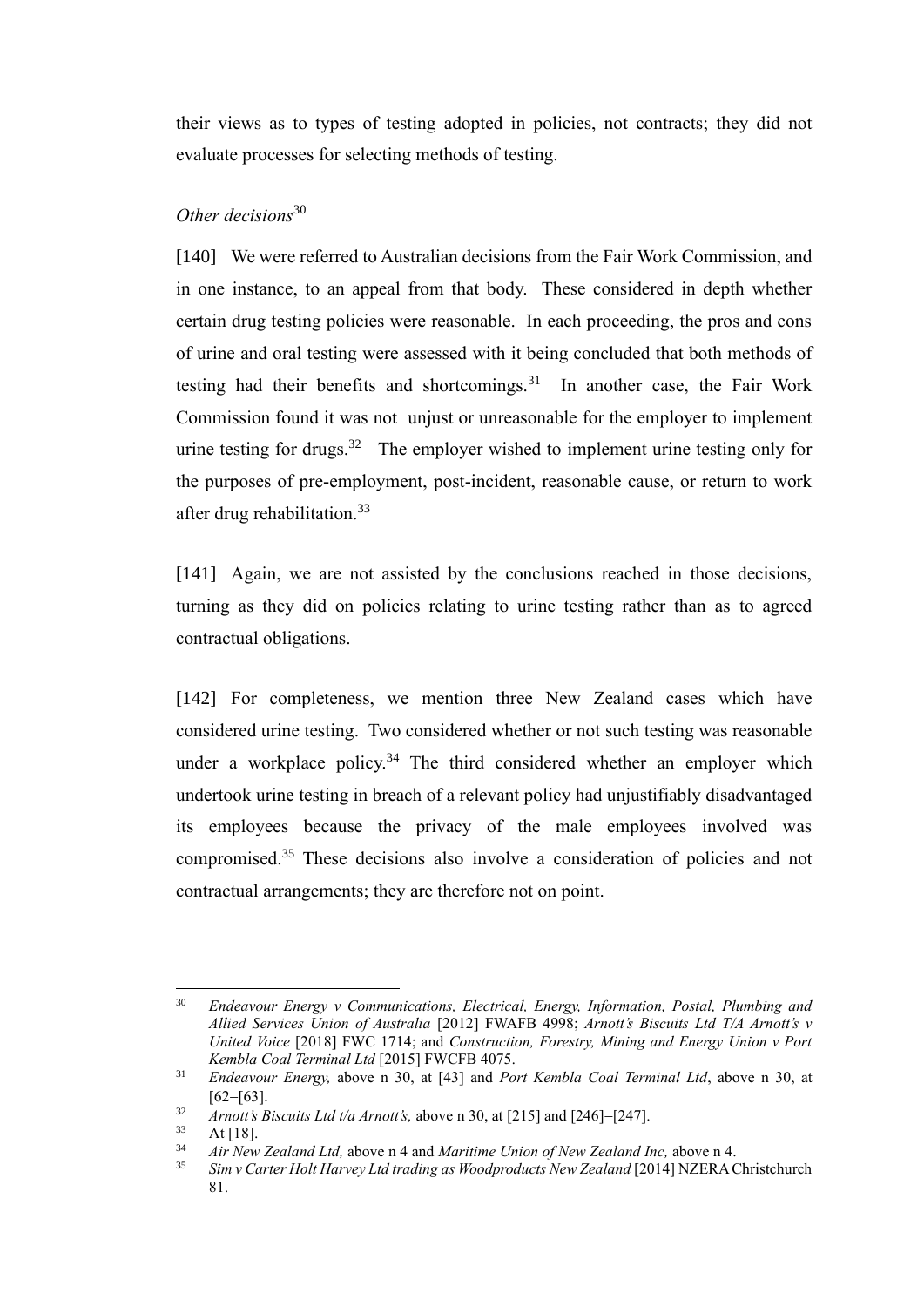### *Application of legal test as to implication*

[143] Earlier we found that the text of the Policy, and of the Procedure document, do not stipulate how the drug testing method is to be selected. The documents are silent on this issue.

[144] The parties decided to refer to three methods, two of which were governed by standards, but it is common ground that the dispute centres on which of the two main methods should be selected in any given situation. But, before considering the text further, we think it appropriate to consider the relevant background.

[145] In the exchanges of the parties prior to the developing of the Policy in 2014, Vulcan Steel and the union were apart on several issues. These included whether or not to include provision for post-incident and/or random testing, as well as reasonable cause testing, which was agreed. There were also differences as to cut off levels.

[146] The union told Vulcan Steel that what employees did in their own time was their business, and that all that was required was that they turn up for work able and unimpaired. Initially, it was suggested that urine testing should not be adopted because it was invasive and demeaning, but more importantly such testing would not, according to NZTDDA forms, confirm impairment. The union said that any test should be about identifying impaired workers and not seen as "social engineering". The union said that workers should either have the option of being tested by way of an oral swab or obtaining a fit-for-work certificate from a medical practitioner.

[147] During these exchanges, Vulcan Steel adhered to its view that all the identified triggers for drug testing should apply, and that urine testing was its preferred approach. It said the company carried the health and safety risk, and in light of that responsibility, it required the "best/most accurate" test to be used.

[148] In the course of these exchanges, then, the parties had strong opposing views as to method.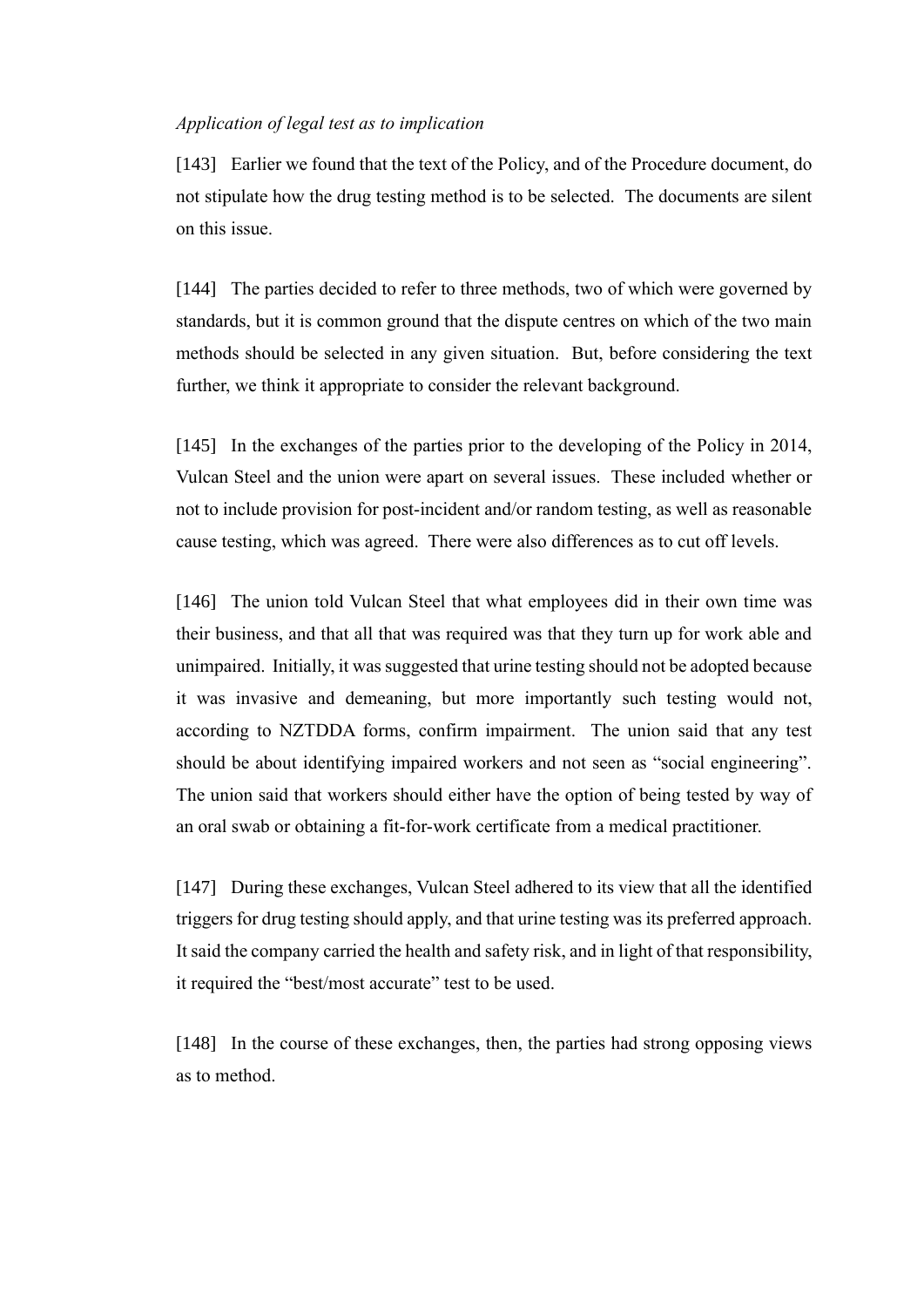[149] However, a compromise was reached. Both methods of testing were included. Each side moved to accommodate the position of the other in the Policy, which became part of the 2015/2016 CA.

[150] The accommodation appears to have occurred in the lead up to finalising the 2015/2016 CA. Although little turns on it, the chronology appears to be that the Policy was debated between the parties in the course of 2014 and finalised on 28 August 2014, and that formal bargaining commenced in early 2015.<sup>36</sup> The parties then agreed that providing the form of the Policy was maintained so as to refer to both methods of testing, and the initial Policy would be attached to the CA as an appendix. This was a quid pro quo for the adoption of Vulcan Steel's disciplinary handbook as a second appendix.

[151] In 2016, when the Policy was being revised, Mr Yarrall on behalf of the Union said in an email to Mr Lill of Vulcan Steel that inclusion of the drug and alcohol policy as part of the CA had been contingent on it including oral swabbing as part of the testing regime. He went on to say that the union, however, had only agreed to the use of oral swabbing, and that members were opposed to urine testing due to its invasive and demeaning nature.

[152] We do not accept there was a formal agreement between the parties that only oral testing could be adopted once the Policy was annexed to the original CA, since the original Policy did not say this. Neither did the updated Policy and/or Procedure document.

[153] What a reasonable reader, however, can take from an objective assessment of this history is that there was a merging of two points of view. Oral testing was included, which would enable impairment for recent use to be detected; urine testing was included, which would provide a wider window of detection in respect of a broader range of drugs.

<sup>&</sup>lt;sup>36</sup> The date the parties have agreed for the Policy is recorded in the index to the common bundle of documents.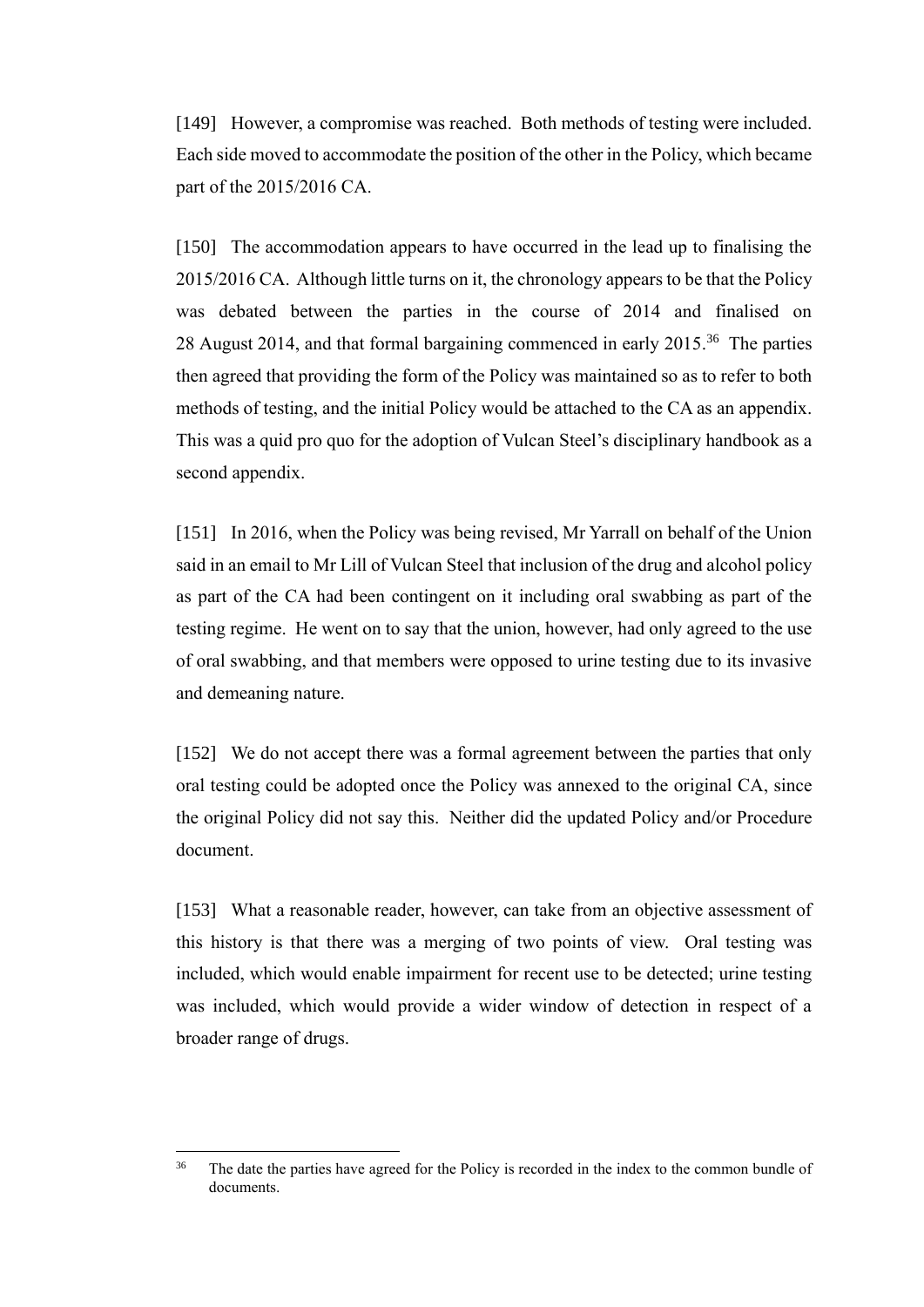[154] However, the compromise reflected two different underlying approaches. The union considered that oral testing would always be desirable because it would address impairment if a worker arrived at the workplace under the influence of a drug recently taken; Vulcan Steel considered that urine testing would always be desirable because that would be more accurate and because it wished to identify employees having traces of illegal drugs in their system.

[155] There is no evidence that any discussion occurred, or more importantly, that agreement was reached as to how these differing approaches would be reconciled when determining which method would be adopted in any particular circumstance.

[156] In 2016, Vulcan Steel undertook a survey of union and non-union employees as to the preferred method of drug testing. The results of the survey were that 151 employees preferred urine testing, and 36 employees preferred oral fluid testing. Union members were in the latter group.

[157] Several weeks later, on 24 June 2016, TDDA attended one of Vulcan Steel's Christchurch sites to perform random drug testing. Employees, including union members, were asked to undergo a urine test. Members refused stating that, in the CA, Vulcan Steel had agreed to oral swab testing.

[158] Mr Yarrall raised this concern with Mr Nath of Vulcan Steel. It was then agreed that union members could undergo oral fluid testing, and this occurred. Mr Nath said this was a one-off decision on the part of Vulcan Steel; he said it could not be inferred from this circumstance that union members could routinely determine which form of testing would be undertaken. Even accepting Mr Nath's account, the incident highlighted the absence of an agreed process for selecting a method.

[159] At the time, Vulcan Steel was reviewing all its policies, including its drug and alcohol policy. It was in that context that it decided to establish two relevant documents, being an amended drug policy, and the creation of a Procedure document. Initially, the Procedure document contained no reference to oral testing. Mr Yarrall pointed out the union had not agreed to the removal of a provision as to oral fluid testing. Mr Lill then said an editing error had occurred. The next draft reinstated the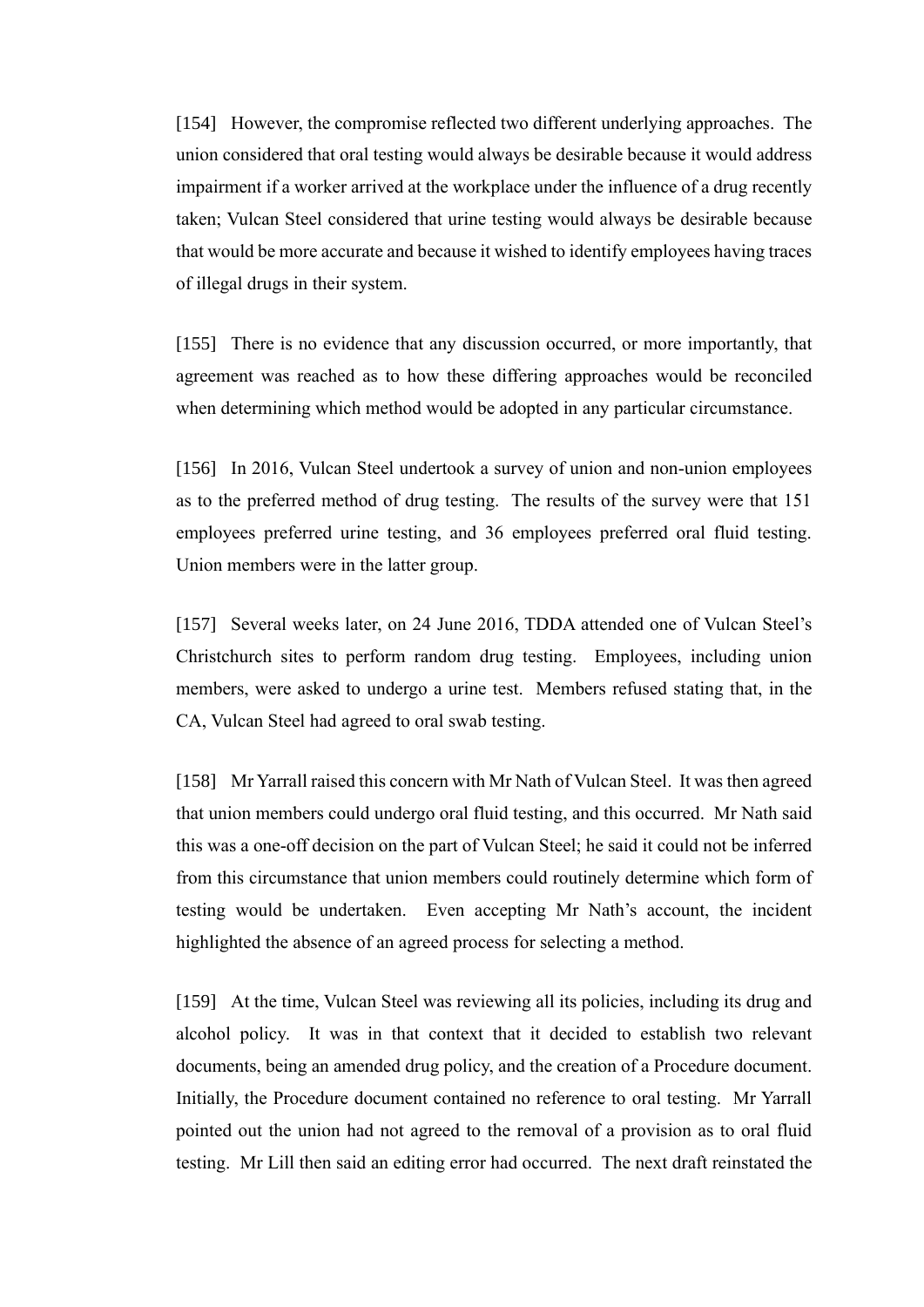provision for that form of testing. Even at this point, the issue of selection of method did not become the subject of express discussion or agreement.

[160] Testing by hair follicles was also added by Vulcan Steel so as to "future proof" the document, but no procedural provisions were included.

[161] The amended documents were then attached to CAs from 2017 onwards. The status quo as to inclusion of the two main previously agreed testing methods continued, as did the absence of a selection procedure.

[162] Although the parties' compromise remained in place, they did not resolve the underlying issue as to method, about which they had different opinions.

[163] It is to be noted that the parties had agreed to a joint decision-making mechanism with regard to reasonable cause testing when a question arose as to whether this form of testing should be included during the 2014 negotiations. The union suggested a process, to which Vulcan Steel agreed. Two assessors, being the employees' manager and supervisor, would discuss the issue with the employee prior to finally determining whether Vulcan Steel would require the employee to be tested. This mechanism balanced the rights of the parties. It was a yet a further aspect of the original compromise in 2014.

[164] We conclude that the underlying views of the parties were never explored or reconciled for the purposes of agreeing a mechanism for the selection of method.

[165] This was notwithstanding the agreed statement in cl 4(c) of the CA that the parties would work together to rectify the effect of any errors or omissions which were overlooked during the negotiations.

[166] No doubt there were various possibilities such as the method being selected by the employer alone, by the employee alone, by the union alone, by some combination thereof, or by some other agreed procedure.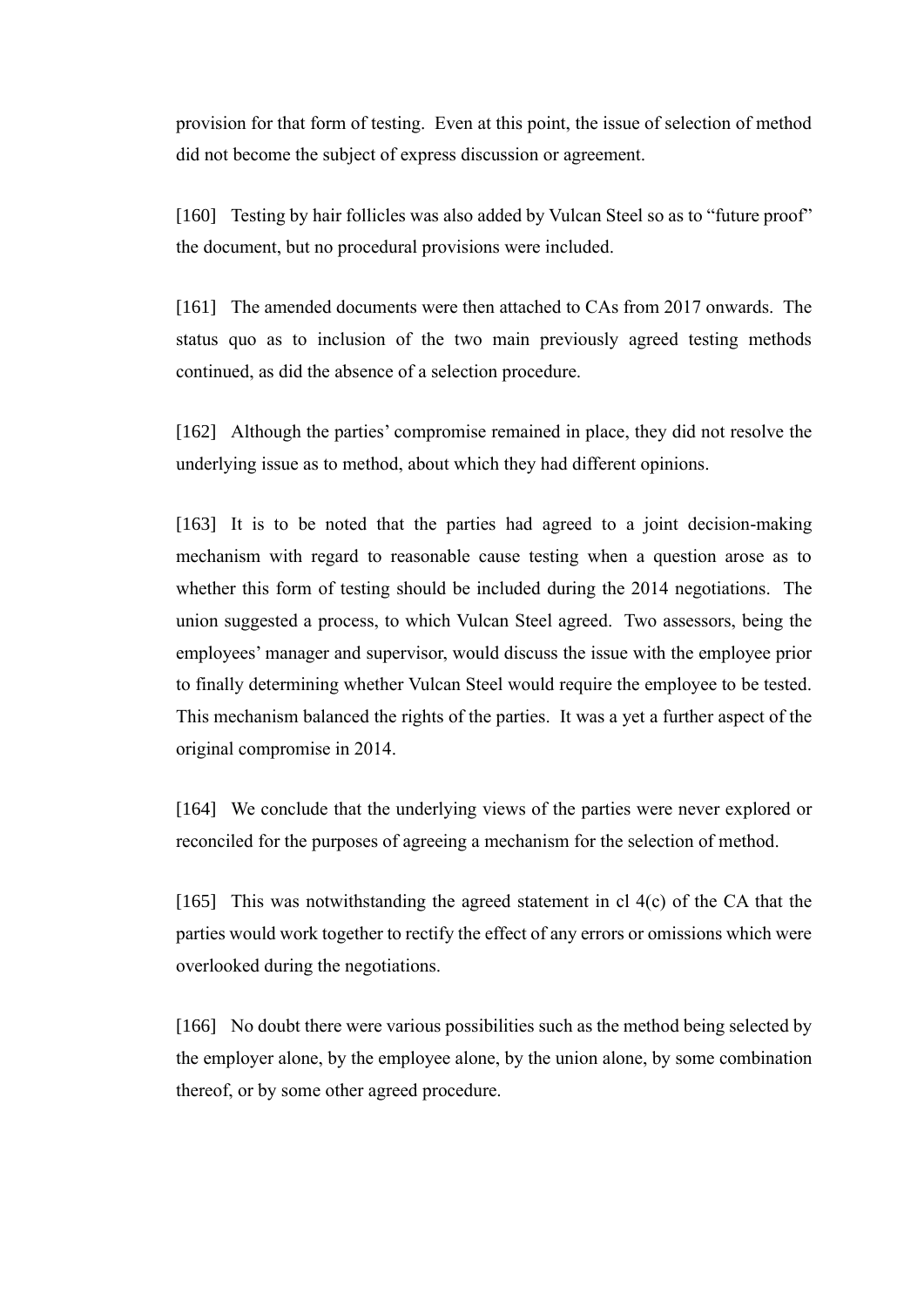[167] The difficulty with the position which Vulcan Steel now adopts in asserting an implied term where the employer alone can select the method is that it is binary. Vulcan Steel says that it should select the method, and not the employee.

[168] Given the compromises made in developing the original, then amended Policy, and the Procedure document, the problem is not that simple.

[169] The parties continued to leave this key issue unresolved, the answer to which is now far from clear. It cannot be said the resolution of the problem is "so obvious it goes without saying".

[170] We conclude that the circumstances are not suitable for the implication of a term as to the correct approach to the selection of method, because it would not spell out what the CA, read against the relevant background, must be understood to mean.

[171] Mr Cranney also submitted that implication of the proposed term would lead to a distortion of other clauses. The most significant of these was his argument regarding the effect of the proposed implied term on cl 14, which dealt with a refusal to take a drug or alcohol test. Underlying his submission was the point that the clause, in its current context, dealt with a refusal to take a drug or alcohol test. Implication would mean the clause would apply to a refusal to consent to a drug test - that is, either a urine test or an oral fluid test. Mr Cranney submitted that to imply the term sought by Vulcan Steel would alter the balance of the clause, because it would apply to a refusal to take a drug test in a form chosen by the employer, thus significantly altering the meaning of the clause as agreed originally.

[172] We agree it is arguable the effect of the clause would change, were the proposed term to be implied. This would amount to another alteration of the parties' bargain. It is a further point telling against the appropriateness of implication.

[173] It may well be the case that, just as selection of method is a matter for the parties to bargain for in good faith in light of their respective differences, the same would apply to the scope of cl 14.